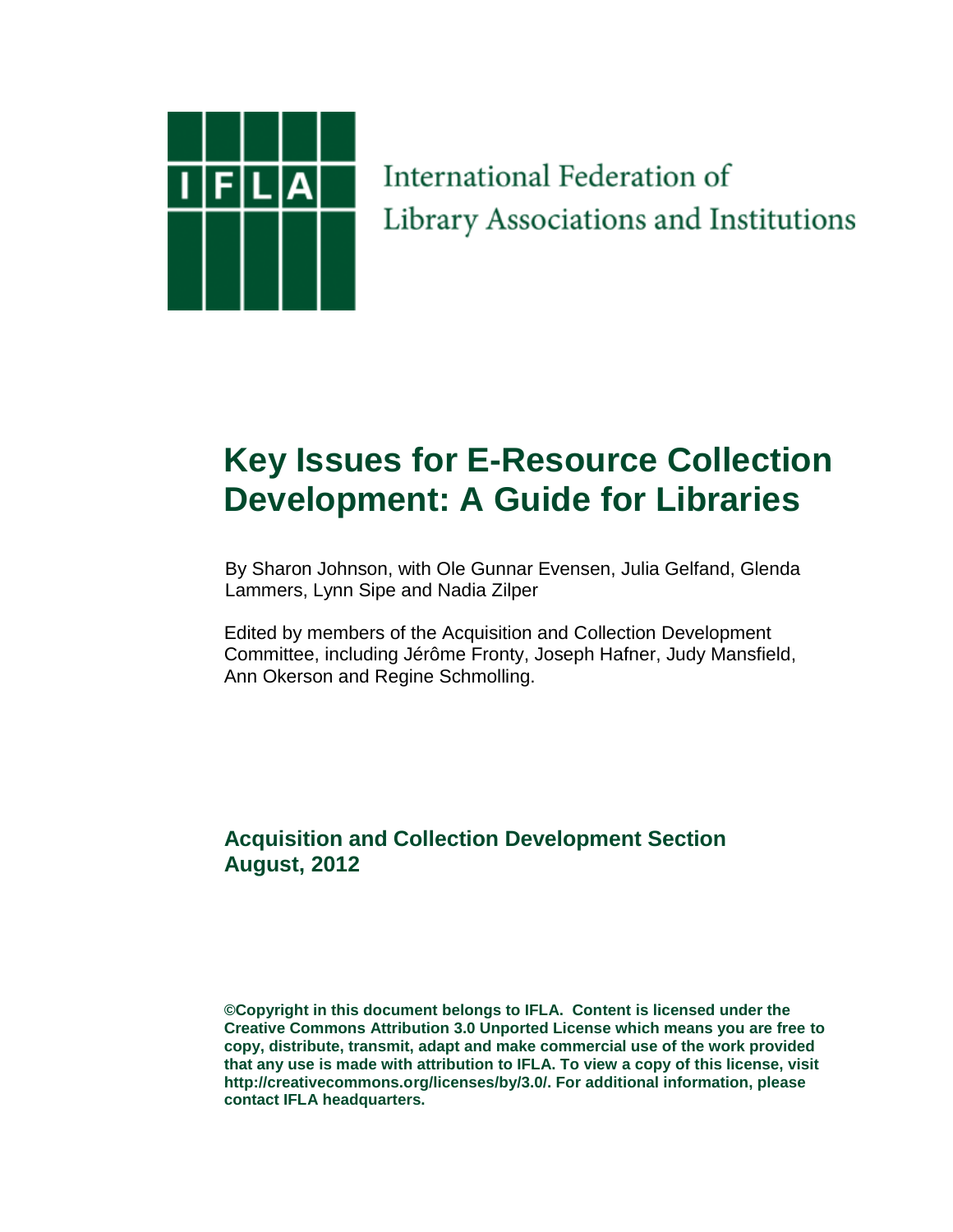## **Contents**

| 1.0 |     |     |  |
|-----|-----|-----|--|
| 2.0 |     |     |  |
|     | 2.1 |     |  |
|     | 2.2 |     |  |
|     | 2.3 |     |  |
|     | 2.4 |     |  |
|     | 2.5 |     |  |
| 3.0 |     |     |  |
|     | 3.1 |     |  |
|     | 3.2 |     |  |
|     | 3.3 |     |  |
|     | 3.4 |     |  |
|     | 3.5 |     |  |
| 4.0 |     |     |  |
|     | 4.1 |     |  |
|     | 4.2 |     |  |
|     |     |     |  |
|     |     |     |  |
|     |     | .31 |  |
|     |     |     |  |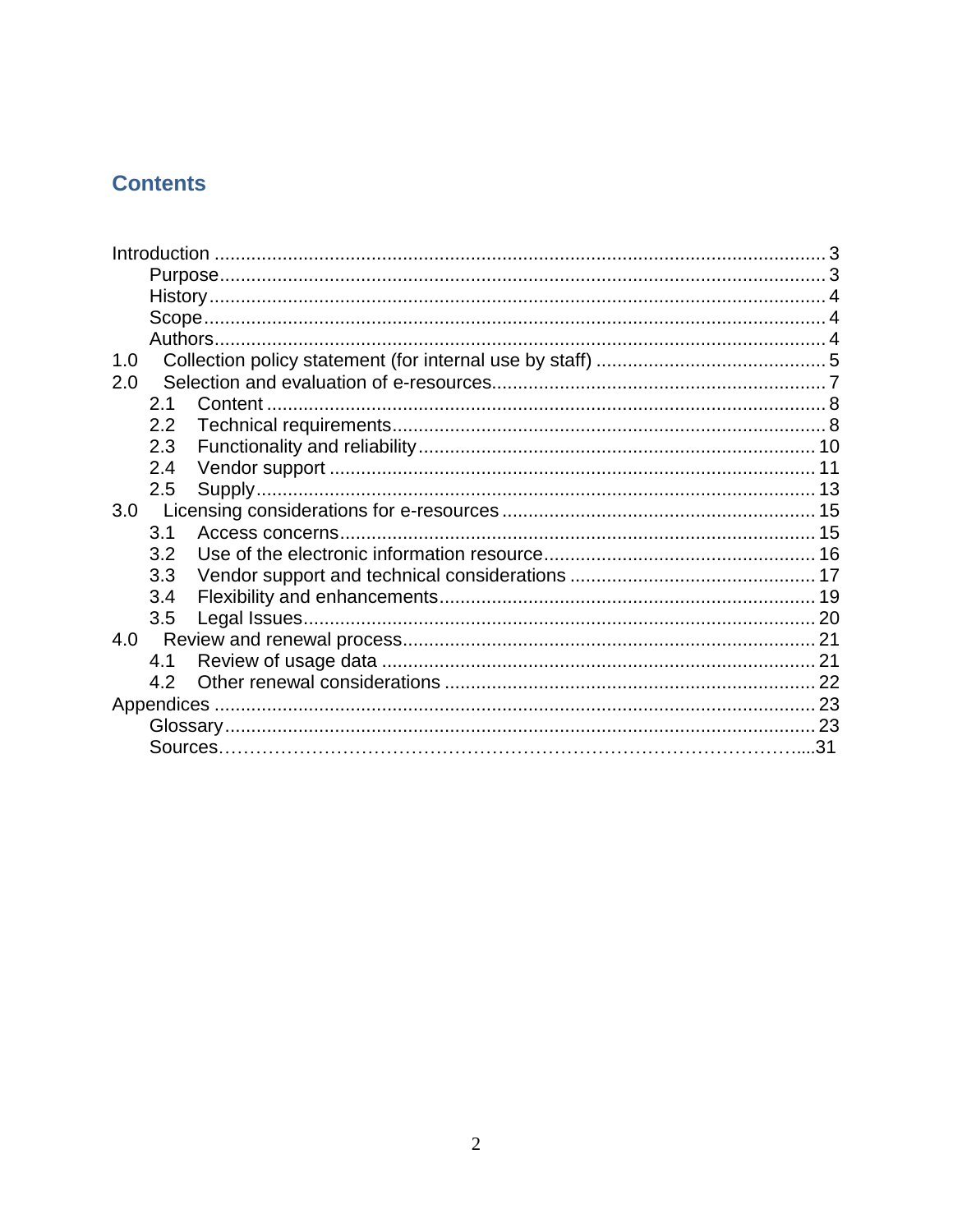## <span id="page-2-0"></span>**Introduction**

E-resources represent an increasingly important component of the collection-building activities of libraries. The guide concentrates mainly on academic and research library purposes, but nonetheless will be of high value to many types of libraries. "Electronic resources" refer to those materials that require computer access, whether through a personal computer, mainframe, or handheld mobile device. They may either be accessed remotely via the Internet or locally. Some of the most frequently encountered types are:

- E-journals
- E-books
- Full-text (aggregated) databases
- Indexing and abstracting databases
- Reference databases (biographies, dictionaries, directories, encyclopaedias, etc.)
- Numeric and statistical databases
- E-images
- E-audio/visual resources

This *Guide* focuses exclusively on e-resources whether acquired via purchase or license, free from the web, born digital or multiple format materials (e.g., CD-ROM combined with a book). E-resources present a number of challenges not encountered with the selection and acquisition of traditional analogue materials and it is advisable for the library to develop clear policies and processes for the selection and management of such resources. These will provide clarity to staff and ensure that e-resources within the library are developed with due consideration of cost, technical feasibility, licensing, access and preservation requirements, and constraints.

#### <span id="page-2-1"></span>**Purpose**

The purpose of this *Guide* is to help develop an awareness of the key issues that every library will need to consider and address in developing an e-portfolio. The *Guide* is not intended to be exhaustive, but is written to provide a reasonable and informed introduction to the wide range of issues presented by e-resources.

A guide that addresses an evolving subject area, such as e-resources, requires updates. Thus, updates to this *Guide* at appropriate intervals, as determined by the Standing Committee of the IFLA Acquisition and Collection Development Section, will replace the previous edition on The IFLA website. The current document is simply a snapshot of best practices at this point in time.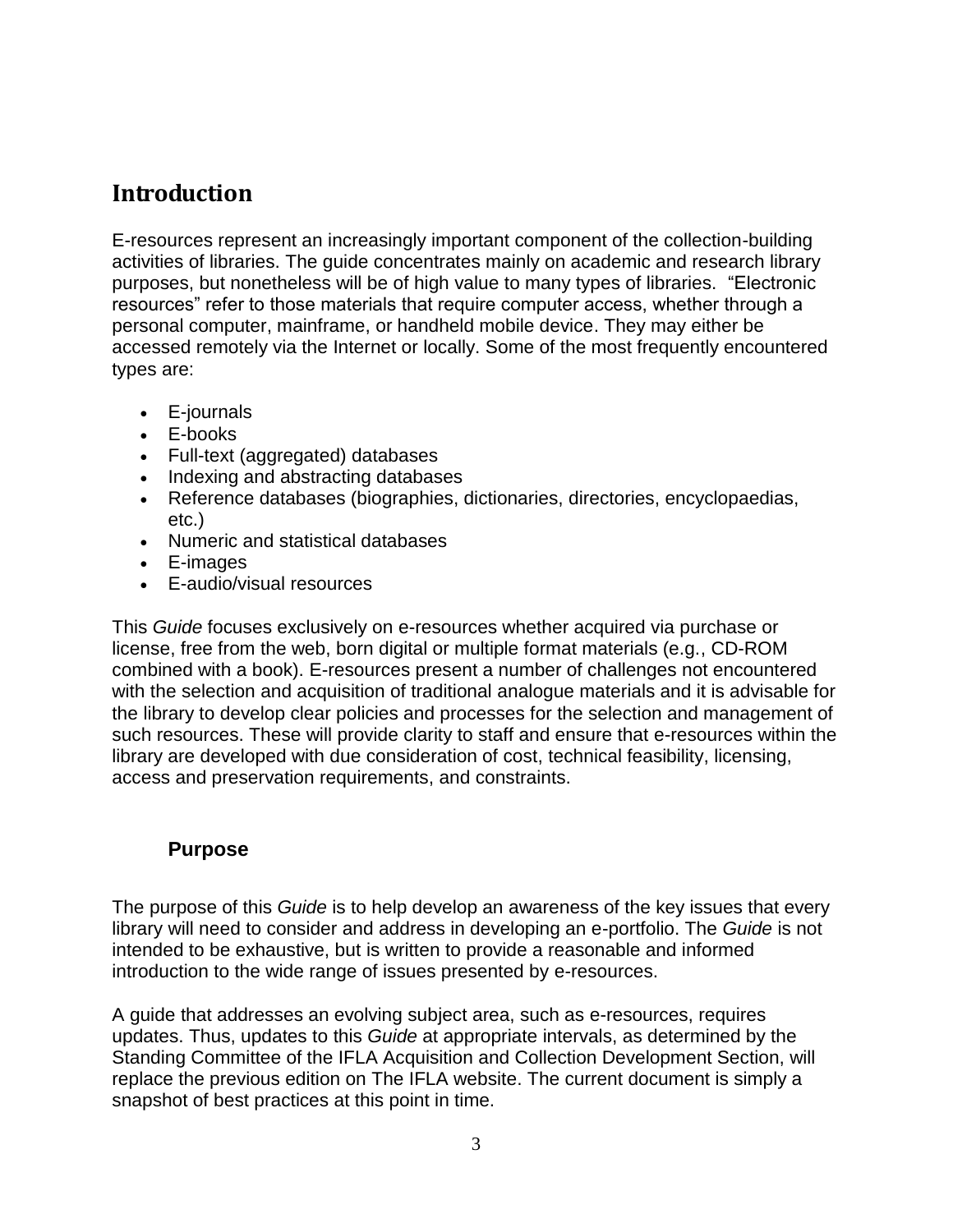#### <span id="page-3-0"></span>**History**

The Acquisition and Collection Development Section was established in 1996, with the name being changed from Acquisition and Exchanges Section after the Istanbul Conference in 1995. At the Standing Committee"s Mid-Term meeting in Bologna, February 2005, the Committee acknowledged the need to develop a publication, originally envisioned as a handbook, on e-resources in libraries. Further discussions since the idea was originally raised have evolved into the notion of creating a more practically-oriented guide for librarians and administrators. This version of the *Guide* is the result of numerous meetings held and presentations made in recent years.

#### <span id="page-3-1"></span>**Scope**

This document is intended for use by libraries around the world regardless of experience in dealing with e-resources and regardless of service orientation (e.g., academic, public).

This document is arranged in four broad sections, each focusing on a key aspect or critical sub-aspect of the e-resource process in libraries: collection development, selection and evaluation, licensing, and review/renewals. There is an appendix providing a definition of terms which appears within this document, as well as a list of resources.

This document does not cover acquisition, delivery and access management, promotion of resources, reading devices, or user training and support. As a next step the Standing Committee wishes to examine the possibility of producing and publishing a separate guide covering these aspects of e-resource management within libraries. Selection of content for digitisation from the library"s own collection is also not considered within this document.

#### <span id="page-3-2"></span>**Authors**

The authors of this guide are Ole Gunnar Evensen, Julia Gelfand, Sharon Johnson, Glenda Lammers, Lynn Sipe and Nadia Zilper, in consultation with IFLA"s Acquisition and Collection Development Section, including Jérôme Fronty, Joseph Hafner, Judy Mansfield, Ann Okerson, Regine Schmolling and others on the committee. We thank Sharon Johnson for her editing of many drafts of the work in preparation for publishing. Thanks to Ann Okerson for compiling the comments of the IFLA Board, and thanks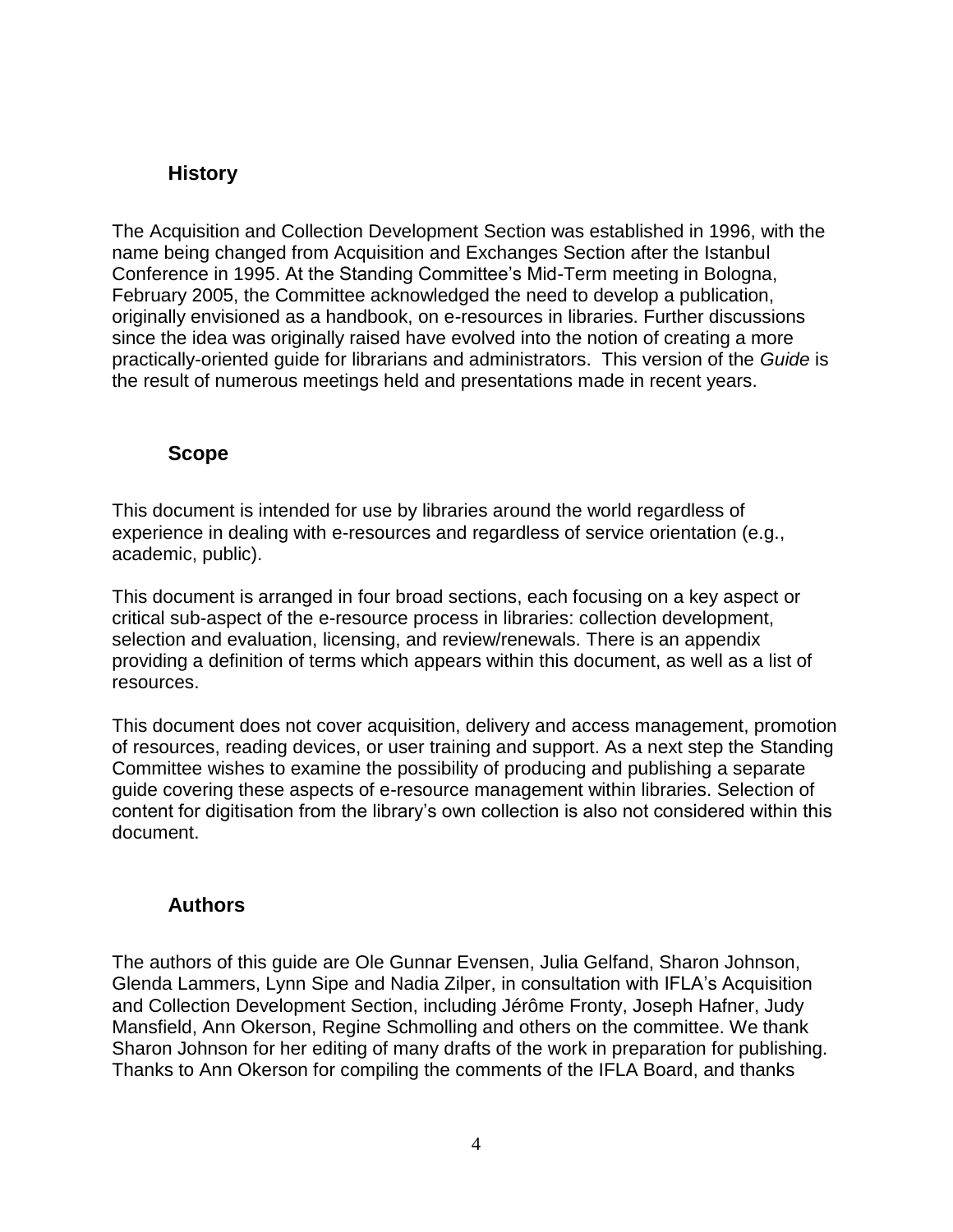<span id="page-4-0"></span>finally to Regine Schmolling and Joseph Hafner for pulling together the comments and suggestions from the IFLA community for a final revision of the document.

# **1.0 Collection policy statement (for internal use by staff)**

While traditional collection development criteria, such as subject, level, and target audience apply to the selection of most e-resources, the management of the electronic format is more complex and, as such, it is good practice to develop a supplementary policy which addresses specific format related issues. Such a policy should be used in conjunction with the more traditional collection development policy and not in isolation.

The policy should provide guidance to assist selectors or acquisition librarians in establishing the library"s expectations and preferences in relation to:

- **Technical feasibility** including, but not limited to:
	- a) Availability, e.g., remote access, stand-alone access.
	- b) Authentication, e.g., IP [Internet Protocol] filtering or login password.
	- c) Hardware and software compatibility and capability.
	- d) Storage and maintenance, e.g., remote hosting v. local hosting.
	- e) Platforms which facilitate access to e-resources.
- **Functionality and reliability** including but not limited to:
	- a) Search and retrieval functionality, e.g., truncation, browsing, search history, transliteration.
	- b) Exporting and downloading, e.g., printing, e-mail, downloading to a machine, and downloading to an electronic device.
	- c) Sorting and ranking abilities for database results. For example: author, title, date, relevancy, facets, etc.
	- d) Interface, e.g., system intuitiveness, navigation, help and tutorials.
	- e) Integration.
	- f) Reliability and availability, e.g., response times, 24/7 access.
- **Vendor support** including but not limited to:
	- a) User training and support.
	- b) Trials and product demonstrations.
	- c) Technical support and system notification process.
	- d) Statistical reporting.
	- e) Customization, e.g., branding.
	- f) Provision of bibliographic data, e.g., MARC records.
	- g) Data security and archiving policies.
- **Supply** including but not limited to:
	- a) Purchase model, e.g., purchase, subscribe, pay per view, rental.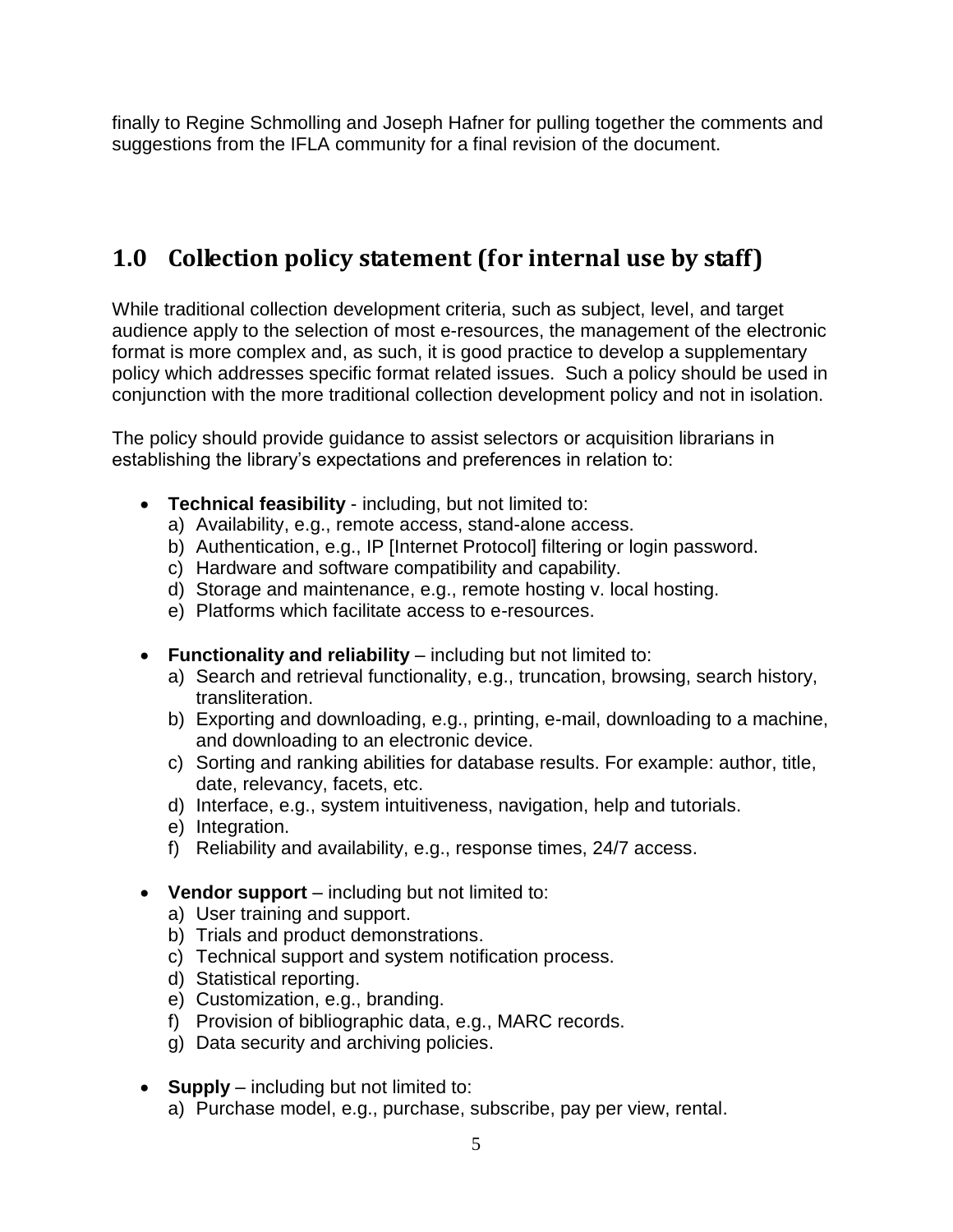- b) Pricing models, e.g., selective v. big deal.
- c) Access options, i.e. single user, multiple users.
- d) Archiving and post termination rights.
- e) Maintenance fees.
- f) Cancellation rights.
- **Licensing** including but not limited to:
	- a) Model/Standard license.
	- b) Governing laws.
	- c) Liability for unauthorized use.
	- d) Definition of authorized users.
	- e) Definition of authorized sites.
	- f) Fair Dealing (or "Fair Use") Provision.
	- g) Termination.
	- h) Refunds.
	- i) Period of agreement.
	- j) Compliance with the governing laws of the library's or consortium's legal jurisdiction (province, state, country).
	- k) Language of the license.

These issues are explored in greater detail in Section 2 – *Selection and evaluation of eresources* and Section 3 – *Licensing considerations for e-resources*

The policy should also provide guidance to assist selectors on format preference when faced with the choice of content available in both print and electronic formats. Considerations relating to format preference, including decisions on de-duplication (i.e. where titles are already acquired in multiple formats), may include, but is not limited to, the following:

- **Currency** e-resources with print equivalents should not lag behind their print counterparts.
- **Value for money** the e-resource should provide sufficient added value over the print equivalent or other analog formats (e.g., increased functionality, increased accessibility).
- **Accuracy and completeness** the e-resource should reflect the identical or increased content as compared with the print equivalent.
- **Duplication** duplication of e-resources with equivalent analog formats may be considered if the electronic publication is not archived and retention is expected; if the cost of duplication is minimal, and multiple formats best meet the needs of different users in terms of access and convenience.

Finally the policy should also provide clear guidance on cycles of review and deselection policies for e-resources, where additional criteria related specifically to format, such as obsolescence, platform reliability, etc., may apply.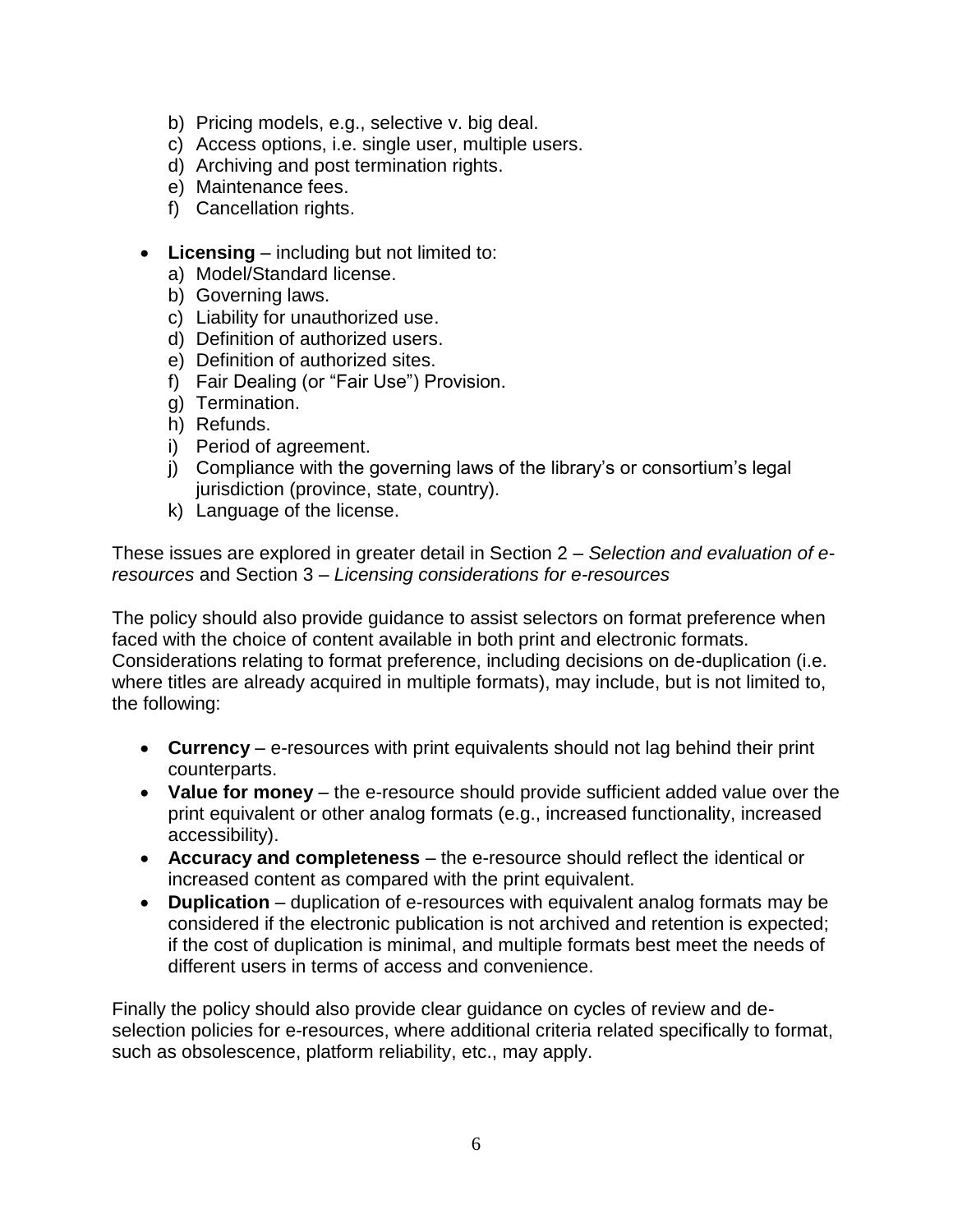The formulation of an e-resources collection development policy should help ensure consistency of approach; that e-resources acquired are appropriate; and that due consideration is given to the full cost (immediate and ongoing).

# <span id="page-6-0"></span>**2.0 Selection and evaluation of e-resources**

For analog library materials, the selector or acquisition librarian makes the decision to acquire an item with only limited consultation with other departments following established policies and guidelines. E-resources present a number of hurdles not encountered with traditional library materials. In addition to the criteria that apply to analog materials, electronic publications raise complex issues around licensing, access, networking, pricing, ownership, and rapidly changing technology and standards. The selector cannot make a decision to acquire an e-resource in isolation and must liaise closely with other departments in the library and beyond to evaluate the suitability of a resource prior to the decision to acquire. Typically this will involve consultation with staff responsible for technical systems and services, acquisitions, resource discovery (cataloguing and access), contracts and licensing, and service delivery.

To ensure consistency of approach, it is good practice to establish clear guidelines and processes for the selection of e-resources. These might include developing a checklist for selection and evaluation; establishing clear roles and lines of responsibility and consultation; and the establishment of an e-resource evaluation panel, which could be composed of a group of e-resource stakeholders from various departments within the institution.

To involve users in collection development the library may consider ways in which to receive their input. This could include feedback on potential new resources, as well as feedback on existing resources. The library should also inform users about new eresource purchases and the improvement of current e-resources.

To establish if an e-resource is appropriate for the library"s collection and to help determine the true and hidden cost implications of acquisition, storage, maintenance, preservation and other issues, detailed information regarding the item is required. This information needs to be reviewed against the library"s e-resource collection development policy (see Section 1). The type of information the library will find useful to collect and consider is detailed in Sections 2.1-2.5 below. In some instances, libraries may find it helpful to develop an e-resource selection and evaluation checklist with a detailed set of questions the selector must answer as part of the selection and evaluation process. Such a checklist might include specific rules regarding prioritisation of platforms or providers to provide additional guidance for selectors for e resources which might be available on multiple platforms via different providers.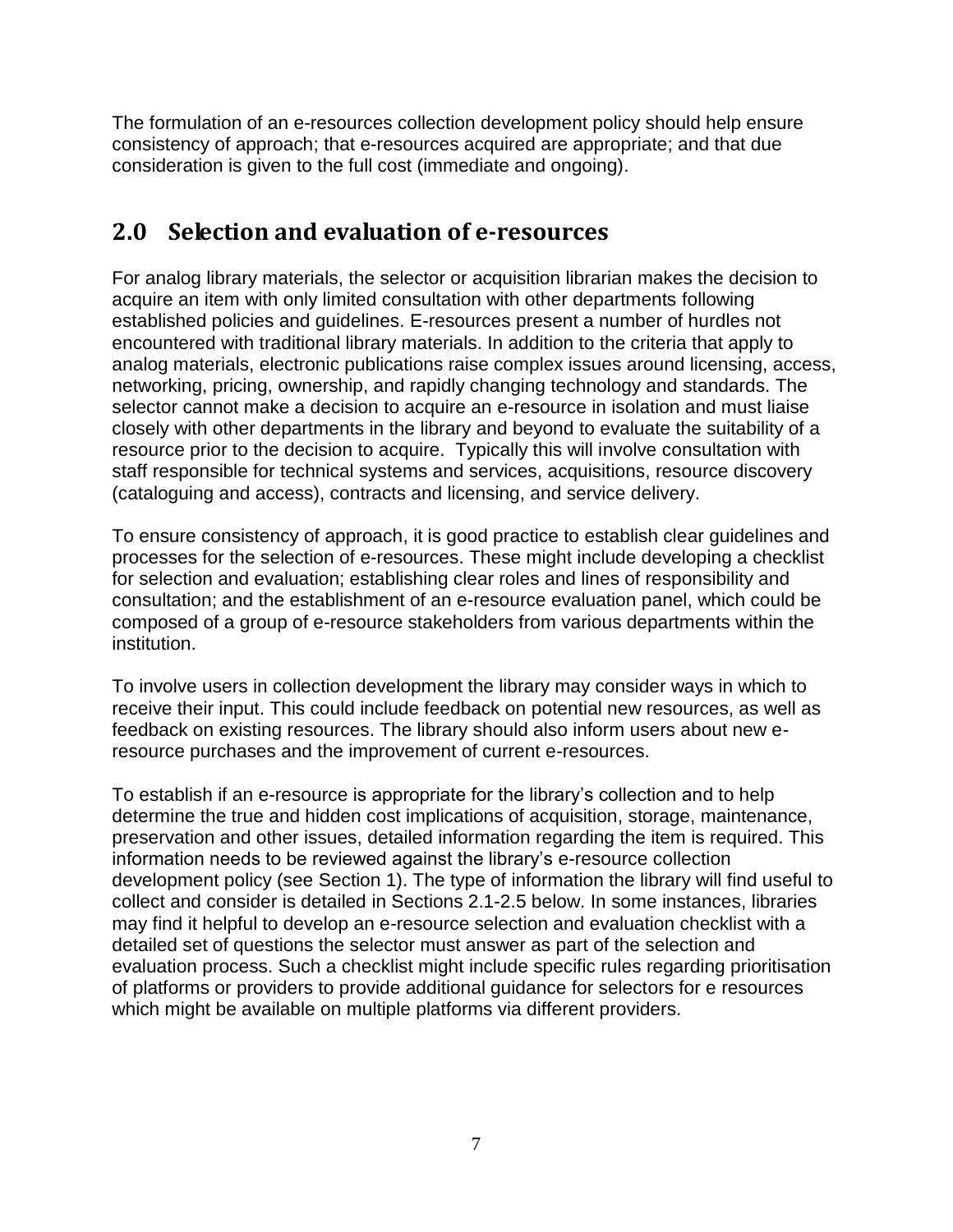## <span id="page-7-0"></span>**2.1 Content**

Initially e-resources need to be reviewed and evaluated for selection from a content perspective against the same policies, guidelines and criteria that apply to print resources. Typically such criteria might state that the resource should:

- Support the main research aims and goals of the organization.
- Complement or add depth or breadth to the existing collection supported by subject profiles.
- Be of a certain quality, e.g., peer reviewed, or have a reputable producer.
- Support the requirements of the/a key audience.
- Generate an acceptable level of use.

Once the main selection criteria have been met, then a number of additional content criteria, unique to e-resources, need to be considered. These criteria are particularly important in helping to determine the preferred format in which to acquire an item where there is both a print and electronic equivalent. These include the consistency of the electronic publication with any print equivalent, the currency of the online content and frequency of updates, the availability of back issues, archiving, and the added value of the e-resource over other formats, and pricing.

#### <span id="page-7-1"></span>**2.2 Technical requirements**

E-resources also present a number of technical issues that need to be considered to ensure resources are compatible with existing library hardware and software and that the library has the capability to provide and effectively maintain access to resources on an ongoing and cost effective basis. Evaluation should be in consultation with the appropriate technical staff and should include consideration of the following:

- **Method of Access** What methods of access are available (e.g., stand-alone, remote via Web, local Web mount or hosting)? Access to remote hosts via Web is often preferable because it provides additional benefits such as faster updating, optimum access, reduced burden in terms of storage, preservation and maintenance.
- **Authentication** What methods of authentication are available (e.g., IP filtering, login and password)? Access via IP filtering is often preferable because it typically provides simultaneous access for multiple users. IP-address recognition can also provide access to users via a proxy server, allowing authorized library users to access content from outside the physical confines of the library is an important feature. In such circumstances, a commercial database "sees" and recognizes the library IP address, not the user"s home or any other IP addresses,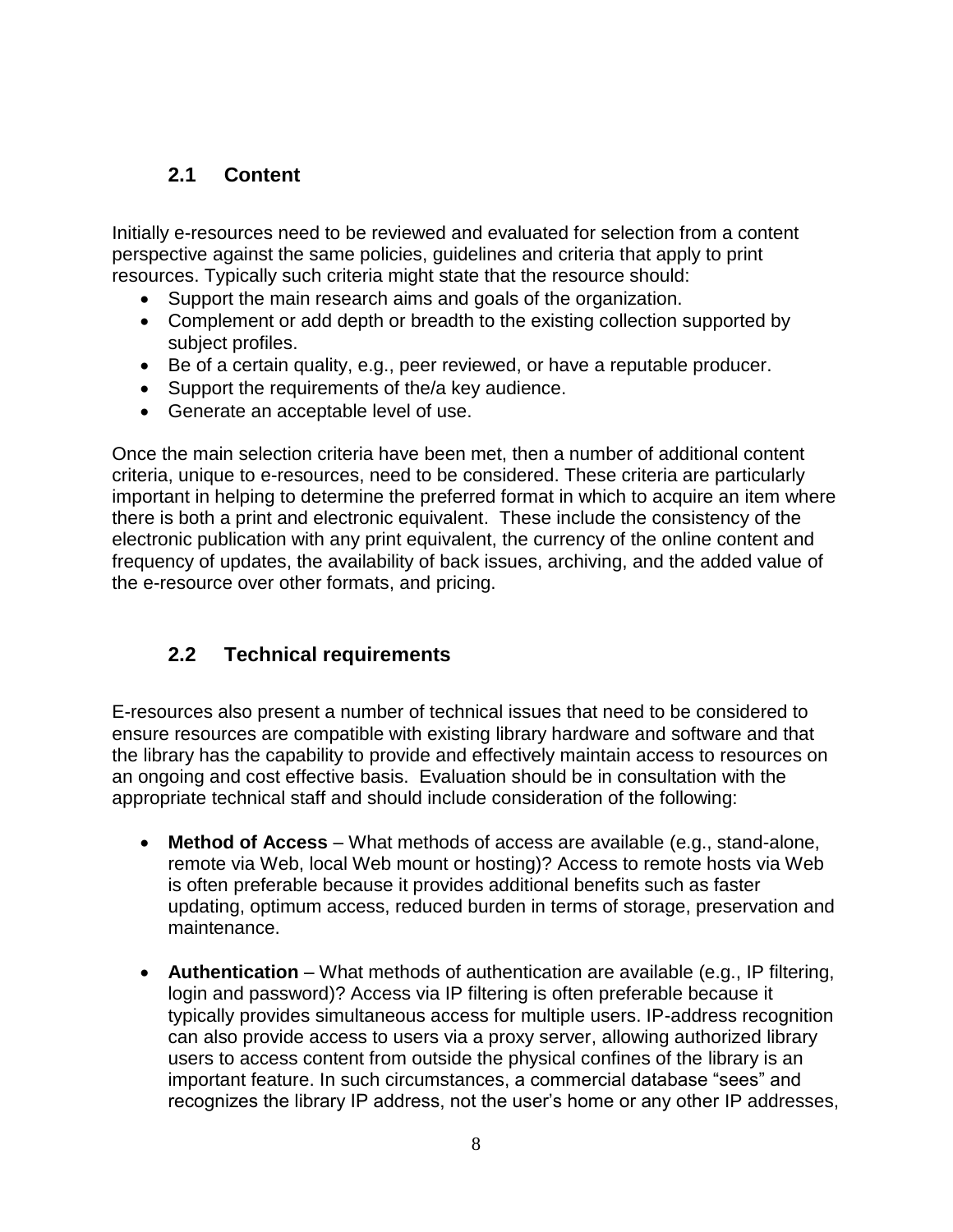and grants this user access. It should, however, be noted that access via proxy server sometimes is negotiated in the license agreement (see Section 3.1).

Access via login and password may be less preferred, as it presents a number of challenges around dissemination and control of passwords, particularly when a library serves a large user base. If a vendor insists on password-based access, a disclaimer in the license agreement must be made about limitations of the library"s ability to control distribution of this password to non-affiliates.

**Compatibility** – The resource should be compatible across a range of platforms and, where local installation and maintenance are required, should be compatible with existing hardware and software supported by the library. The selector should also determine if the e-resource requires any special hardware, software, multimedia, and/or audio capabilities. Where this is the case, consideration needs to be given to the additional cost of acquiring, installing and supporting the appropriate software or multimedia components. Consultation with staff responsible for reference services may be needed to determine if software or add-on components are required for all or only some of the public PCs before making a selection decision.

*Browsers*: The issue of web browsers is very important. Some e-resources only work with certain web browsers or certain versions of web browsers. Occasionally, libraries might have older versions of browsers installed on public PCs, while the databases are designed for the newer versions. Once more, the selector has to negotiate with the technical systems/IT people. Some of the databases (particularly those with text in non-Roman script) are designed to work only with the latest browser version. UNICODE compliance by browsers and local systems is crucial for adding electronic materials in non-Roman script to the library collection. However, if a selector"s institution does not support a particular browser, and is not UNICODE compliant and the selector makes the decision to acquire it, the product will be useless. The selector has to make sure that all the requirements are met before making the acquisition decision. The required browser version, and additional keyboard drivers (if necessary) must be installed on terminals in the public service areas. The library must inform its users about browser requirements, all other requirements, and location of access points.

*Content format*: Determination of which formats database files use is important: HTML, SGML, XML, PDF, epub, etc and media formats such as JPEG, MPEG etc. Each of these formats has positive and negative features. HTML is fine for shorter documents, but if one has to deal with a long document (over 1,000 K), XML can be better for managing large and complex documents giving greater consistency and information integrity, improved precision around information retrieval, flexibility for information reuse, and increased longevity of information. SGML files, however, require Panorama or Multidoc Pro reader installations on every public terminal or every PC from which SGML files are accessed. XML is the most desirable format as it is capable of dealing with large documents and does not require a reader to be installed on a PC. If a serial, for example, has a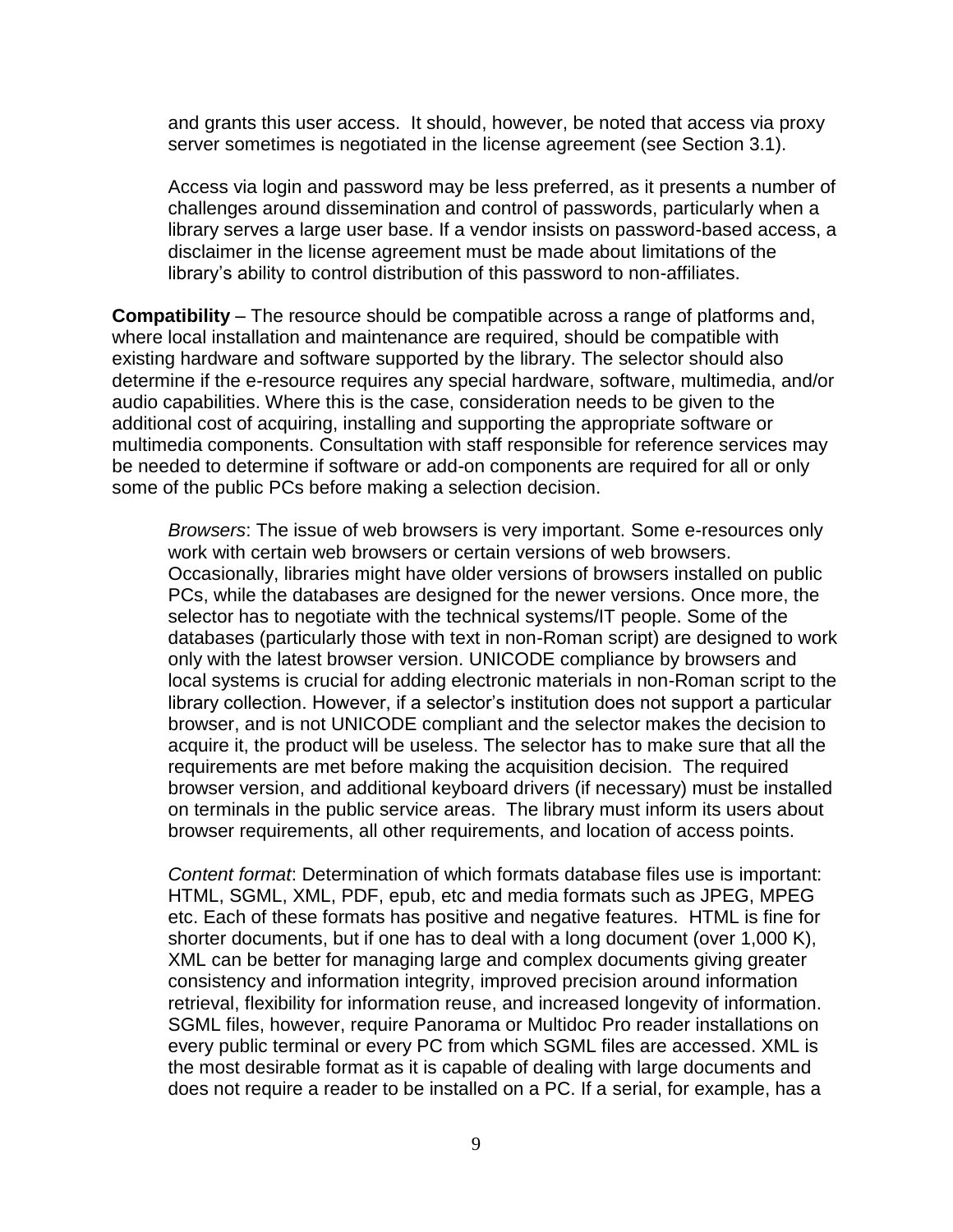lot of pictorial material or if it is an art publication, one wants these pictures to be preserved. Some of these types of publications are in PDF format. With this format however, one loses global searching capabilities, it takes a long time to download large files, and a different method of navigation is required. In addition, users must have the Adobe Acrobat reader installed on their PCs. Databases of AV contents require different players or programs to be installed and should allow plug-ins and active controls as well.

#### <span id="page-9-0"></span>**2.3 Functionality and reliability**

In assessing the suitability of a resource in terms of functionality and reliability issues, the library may find it useful to evaluate the following:

- **Interface**  The e-resource interface should be user-friendly, easy to navigate and intuitive. User-friendly resources often include such features as online tutorials, introductory screens, navigation aids and context-sensitive help and personalisation options such as subscribing to feeds/e-mail alerts, save search history etc. The screen design should be easy to read and follow and consideration should be given to the similarity of the resource interface to others already in use and with which users are already. Multi-lingual interfaces are desirable for libraries with a multi-lingual community.
- **Search and retrieval** The resource should offer a powerful, flexible and userfriendly search engine. Common features might include keyword and Boolean searching, full-text searching, truncation, browsing (index and title), relevancy ranking, thesaurus and search history. Consideration needs to be given to how the search engine works and how issues such as transliteration and diacritics are managed. These are explored in more detail below.

*Search strategies*: Particular consideration should be given to how the search engine works. This knowledge will be helpful in determining appropriate search strateg**i**es-particularly important when texts are in languages requiring the use of cases, declensional endings, suffixes, and prefixes. It is important in such cases to understand whether searching is set up to retrieve exactly the set of characters the user has entered, or if it will also retrieve all words with the same root and whether options are available to limit or expand searching.

*Transliteration*: Sometimes texts in databases are in Roman script, inhibiting the searching capabilities for subject and resources from other countries that use non-Roman scripts. For example, an article that deals with a country that uses the Cyrillic alphabet may not be found based on a Roman script search query. The selector needs to know what transliteration system is used for articles written in English or any other Western European languages for personal, corporate,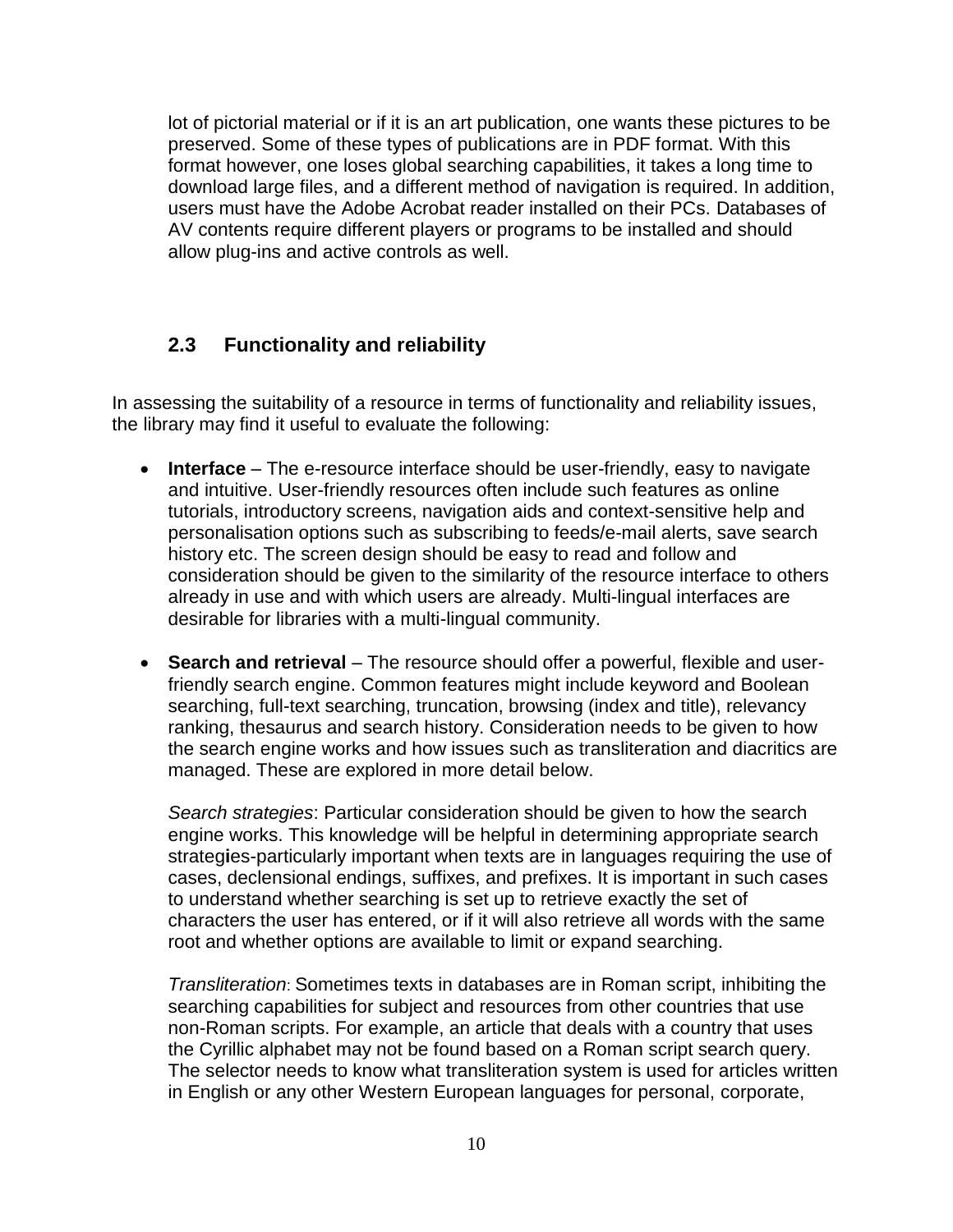and geographic names originating in languages that do not use Roman script. There is a big difference, for example, between the spelling of the name of the former Russian president - Yeltsin and El'tsin or Eltsin; each spelling could result in different search results.

*Diacritics*: Many languages use diacritics. The selector needs to check whether diacritical marks affect the outcome of searching. For example, to conduct searching in the Czech newspaper *Lidové noviny*, the user must have an add-on Czech keyboard driver installed on his or her computer. In the case of *Lidové noviny*, searching is impossible without diacritics.

- **Exporting and downloading** A range of export options such as e-mail, printing, and downloading (to a machine or a Personal Digital Assistant) should be supported. Provision of citation downloads to citation management software (such as Endnote, Mendley, BibTex etc.) should be available. Consideration needs to be given to the ease of printing or downloading and to any restrictions or additional fees imposed.
- **Response, reliability and availability** The system should be available at all hours of the day every day (e.g., 24 hours a day / 7 days a week). It should be stable with limited evidence of unscheduled downtime. The system should be technologically up-to-date and have the appropriate capacity and network infrastructure to support multiple users and optimum response times. Expectations around system availability, maintenance and support should be reflected within the licence agreement.
- **Integration** The system should support integration with other resources via reference and full-text linking. The content should be indexed in discovery tools to facilitate effective discovery and delivery of local and remote resources.

#### <span id="page-10-0"></span>**2.4 Vendor support**

Consideration needs to be given to how well established and reliable an e-resource vendor is and to the range of technical and user support services they are able to provide. It is useful to determine the range of vendor support services available, including:

 **Trial evaluation and product demonstration** – It is preferable for the resource to be available for trial and for the vendor to provide, if required, product demonstrations. Trials are particularly useful in supporting the evaluation process of a product in terms of technical issues and functionality and reliability.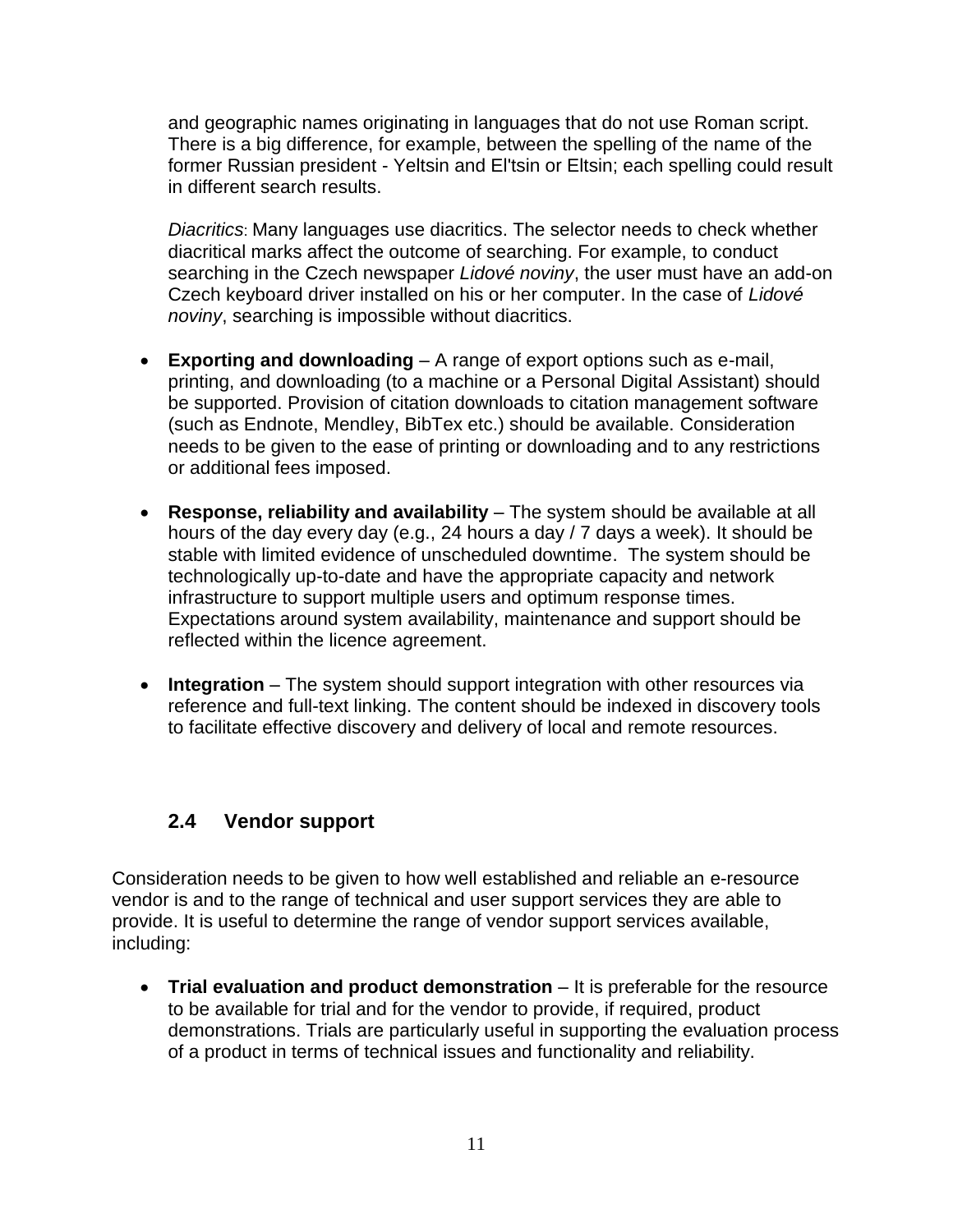- **User training and support**  If required, the vendor should be willing to provide initial and ongoing training, including the provision of documentation or online manuals, in the use of the product. This will help reduce the burden of training and development of documentation that might otherwise fall on library staff, and ensure that products are used effectively.
- **Technical/customer support and system notification processes** The vendor should be willing to agree to service levels in terms of system availability and response times for resolution of technical issues. The vendor should also have an advance system notification process in place to effectively manage and communicate planned downtime, and content and platform changes. Support provided should be timely, professional, and effective.
- **Customization** Consideration needs to be given to the options available from the vendor for customization and branding of the product. This is often helpful in giving products used within the library a similar look and feel.
- **Data archiving** Consideration should be given to how frequently system data is backed up and what will happen to the resource and library patrons" ability to access it if the provider declares bankruptcy, decides to liquidate, or otherwise ceases or transfers publication. If backup data is offered in CD-ROM or DVD format, consideration needs to be given to the library"s capacity to manage archiving and access in the proffered format and to the features that might be lost compared to the original resource.

It is important to understand the resource provider's archiving policy. Unlike print publications, electronic publications may not be maintained on a permanent basis. Consideration should be given to whether the provider is LOCKSS compliant, or compatible with national key initiatives like LuKII (Germany), Portico or other similar types of archival products. Alternatively if the archiving solution is open-source, product compliant issues related to preservation should be investigated. Consideration should also be given to the reliability of any third party archival solution in place. It is important to understand the content and form of any archive and any associated fees and possible restrictions on copying and archiving of files. Provision for migrating files to new formats/platforms to keep up with technological advances is also worth considering. It is also important to understand the impact cancellation or termination will have on perpetual access to previously subscribed content.

**Bibliographic data provision** –If required, the vendor should be able to provide permanent URLs and bibliographic data in the library"s preferred file format. These must adhere to appropriate quality standards, reducing the burden on the library in setting up links or creating catalogue records for access.

**Statistical reporting** – The availability of quality statistical data is important in understanding how well resources are used and how cost effective they are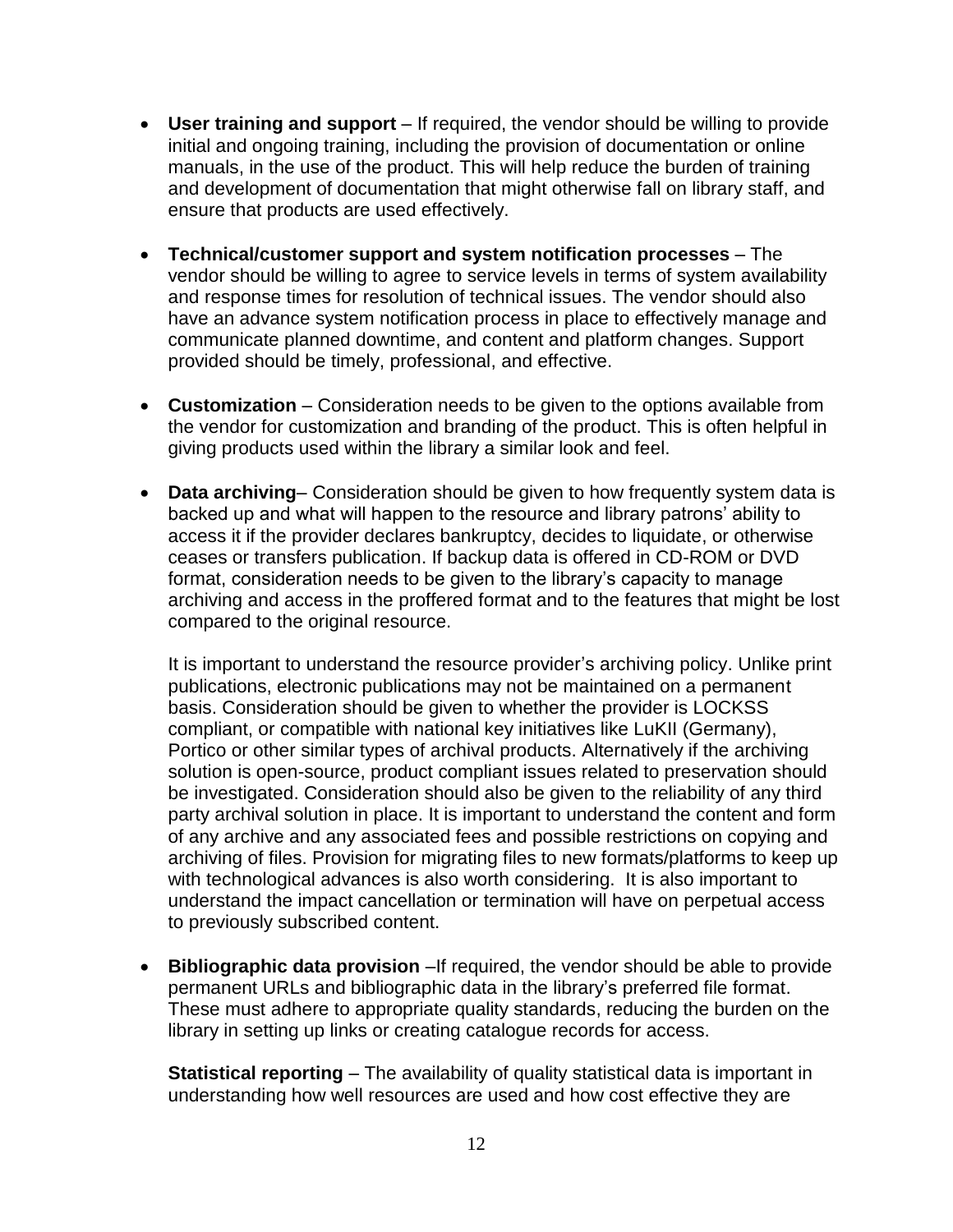compared to other products. This is particularly important in supporting renewal and de-selection decisions. The vendor should provide quality statistical reporting following recognized standards such as ICOLC (International Coalition of Library Consortia)"s *Guidelines for Statistical Measures of Usage of Web-Based Information Resources,* COUNTER (Counting Online Usage of Networked Eresources)"s *Code of Practice and/or SUSHI (Standard Usage Statistics Harvesting Initiative.)*

## <span id="page-12-0"></span>**2.5 Supply**

As there is with print materials, there is no standard model for the packaging and pricing of electronic publications. It is important to consider the range of purchase/pricing models available and determine which one best meets the needs of the library in terms of access, archival rights, and value for money.

 **Purchase models and pricing** – Selectors should carefully review the pricing models available for the resource under consideration as there is no standard pricing model for e-resources. Pricing models are often based on a number of criteria and variables such as the size of the user population and the number of simultaneous users. One important pricing model for subscription- based electronic journals, packages of e-books, databases, and, other similar resources is based on FTE (full-time equivalent).

It is recommended that where print copies are available, libraries should compare the cost of the electronic copy against that of the print version. If the price of the electronic version is higher than that of the print version, then the library should consider the additional benefits the electronic copy would bring over the print e.g, savings in physical storage, increased availability, improved access or functionality. The selectors should ensure that such benefits are worth any additional costs incurred over purchase of the print version. Purchase/pricing models may include, but are not limited to:

- o Separate pricing for content and access. It is preferable in the case of the subscription fee for content that this includes permanent rights to use the information that has been paid for, should the resource be cancelled in the future. Having separate fees provides clarity to ongoing annual costs to continue to access content for which the library has previously paid. The anticipated annual price increase of any access/hosting fee should be determined.
- $\circ$  Combined model A one-off archive fee and an annual access fee for more current content.
- o Pay-per-use pricing.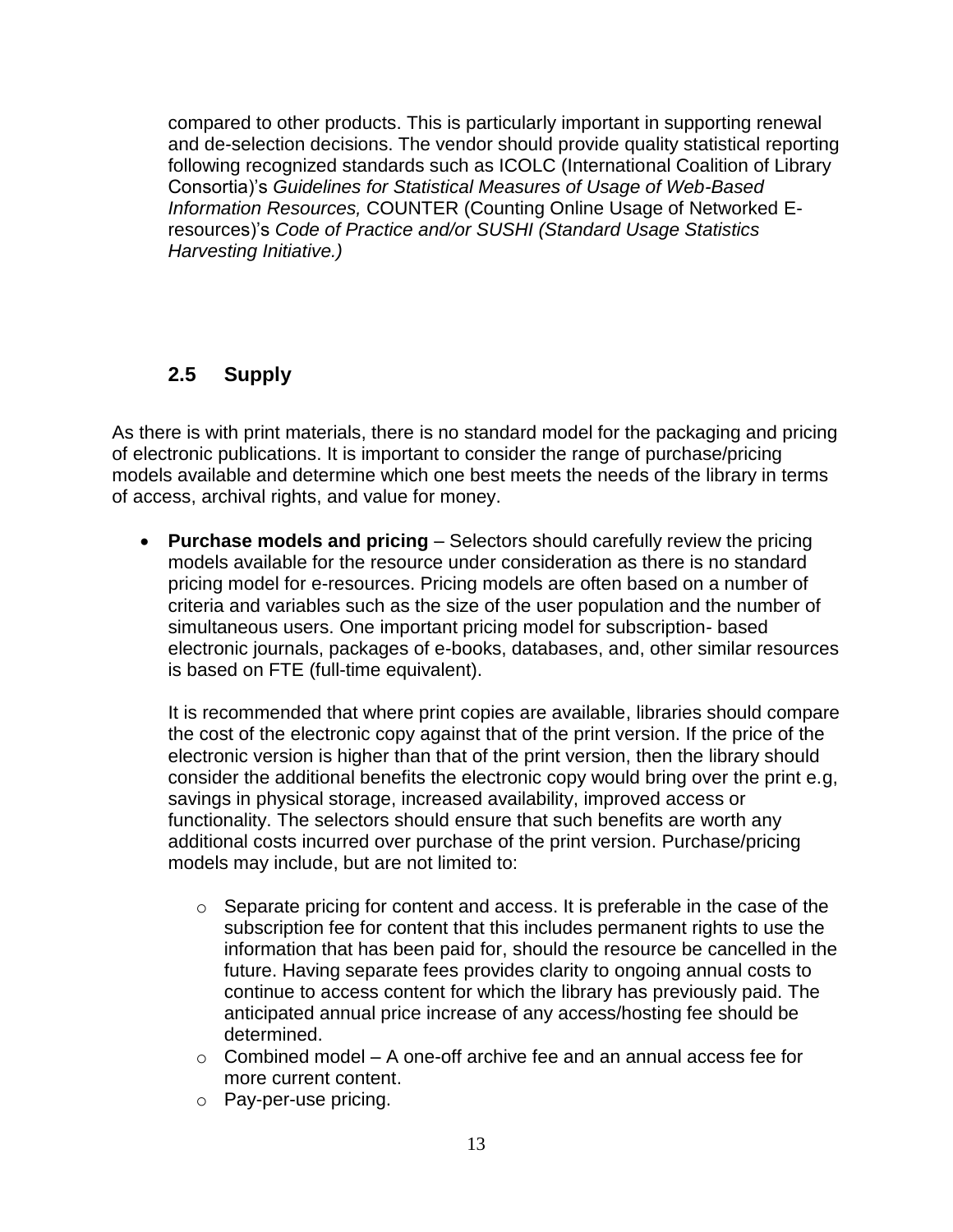- o Rental models.
- o Consortia pricing.
- $\circ$  Print plus electronic Where the publisher requires the purchase of both formats. Where possible the choice to acquire in both formats should be that of the purchasing library and not a condition of purchase.
- o Packaged pricing Requiring purchase of a specific group of titles (usually subject based).
- $\circ$  Big deal Where all of a given publisher's content is made available for a price and not just the content the library has actively selected.
- o Introductory pricing Where an introductory price is offered consideration needs to be given to future affordability if the price increases substantially after the introductory period
- o Multi-year deals with fixed price caps.
- o Patron-Driven Acquisition pricing models e.g., purchase based on usage triggers, including number of views or length of use of the items.
- **Number of users and sites** The number of users and sites is likely to have an impact on pricing. The number of users required in a multi-user licence should be based on anticipated demand. Numbers based on FTE should be based on the size on the actual user group and not the total user population. This is particularly important in selecting specialised resources with a specific and limited target audience.
- **Backfiles, archiving and post termination rights -** The purchasing or leasing of electronic data should include provision for perpetual access to those data. Following any termination of the license agreement, the institution"s perpetual electronic access to the previously subscribed content should be guaranteed. In such cases, the library needs to gather information about likely ongoing access and maintenance costs of content acquired and archived to date.
- **Cancellation rights** Consideration needs to be given to the terms and conditions around cancellation. This might be cancelling a bundled deal and moving to selected content or moving to outright cancellation or cancellation of linked print products. Models that impose "no print cancellation" clauses or impose limits on the number of titles or financial penalties should be avoided.
- **Invoicing** Separate invoicing for individual members should be available where purchase is as part of a consortium. Pricing should be transparent, with content and access fees clearly indicated as separate costs.
- **Renewals** The vendor should notify the library at least 2 months in advance prior to the subscription renewal date. Where the renewal is as part of a consortium subscription, the consortium should seek confirmation from the individual library prior to renewal.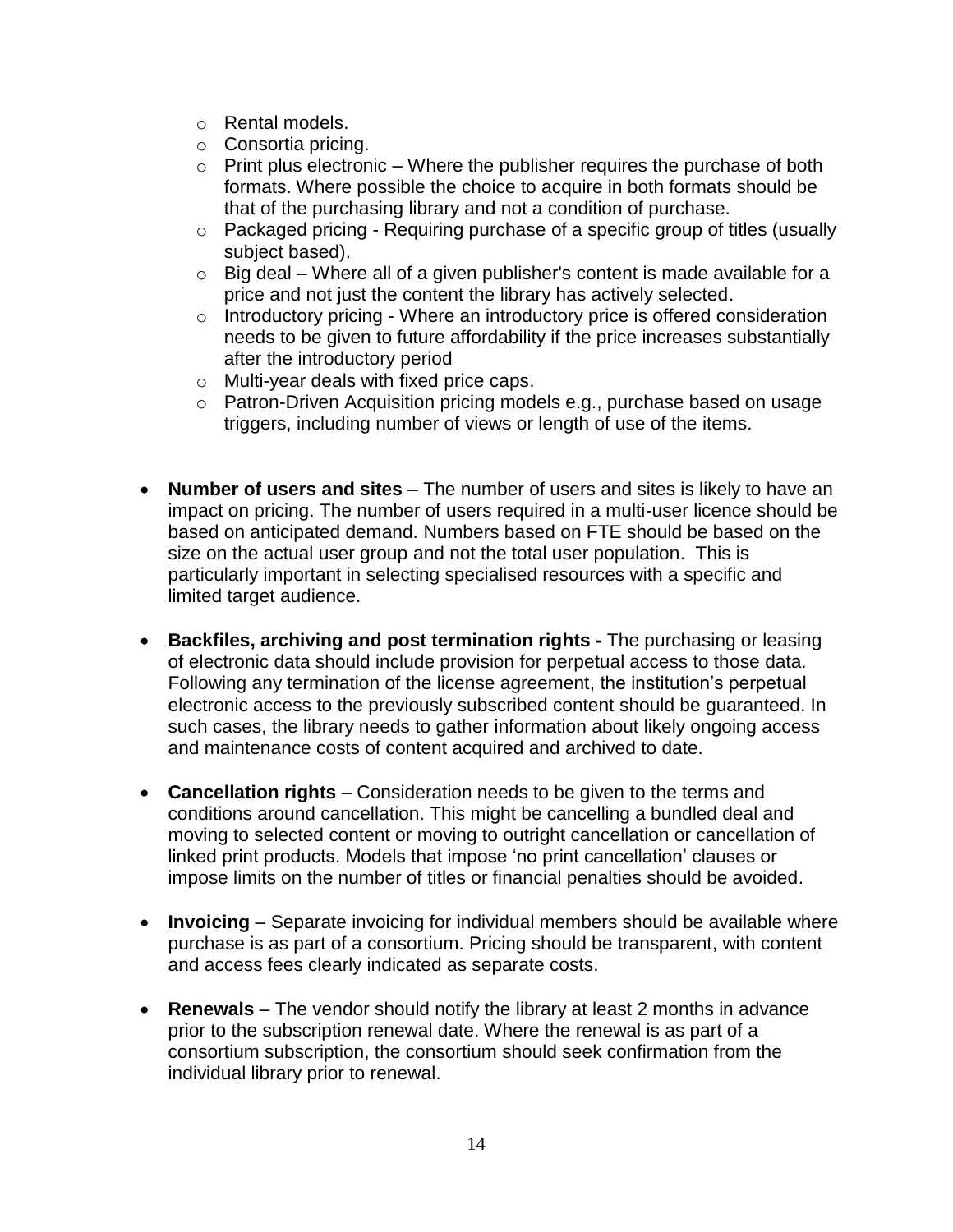Regardless of the pricing model, consideration needs to be given to the handling of backfiles, the duration of the agreement or subscription, the size and type of institution and the number of simultaneous user and authorised sites, as each of these are likely to have an impact on the price of the resource. Selectors should be prepared to negotiate with suppliers on pricing. Where a number of resources are acquired from the same vendor, this should be used as leverage to secure improved rates.

## <span id="page-14-0"></span>**3.0 Licensing considerations for e-resources**

Unlike print publications, e-resources are not purchased outright and usually require a license agreement to be in place. Prior to purchase, the license must be reviewed and negotiated to inform and support the evaluation process, and to ensure that it reflects the selector's expectation. It is preferable to obtain, where possible, a standard model license agreement that describes the rights of the library in easy-to-understand and explicit language. In some countries such the United States, new approaches (e.g., SERU – A Shared E-resource Understanding, which relies on existing U.S. copyright Law and a mutual agreement between resource provider and library to operate within a framework of shared understanding and good faith) are emerging as an alternative to a license agreement.

## <span id="page-14-1"></span>**3.1 Access concerns**

It is recommended practice that the following points governing access by a library"s patrons must be included in any licensing agreement which a library, its governing institution, or its consortium signs.

 **Authorized Users and Sites -** "Authorized Users" and "Authorized Sites" should be defined as broadly as possible.

'**Authorized users'** are all persons with a current, authenticated affiliation with the subscribing institution(s). This could include full- and part-time students and employees (faculty, staff, affiliated and visiting researchers and independent contractors). Visitors who have permission to use the institution"s publicly available computers should have access to the licensed resource. This is commonly known as 'walk-in use'.

**"Authorized sites"** should include all sites including satellite facilities in different geographic locations. Authorized users should also have access to the licensed resource from home offices or any other remote location, through the use of a proxy server or other IP-authenticated protocol as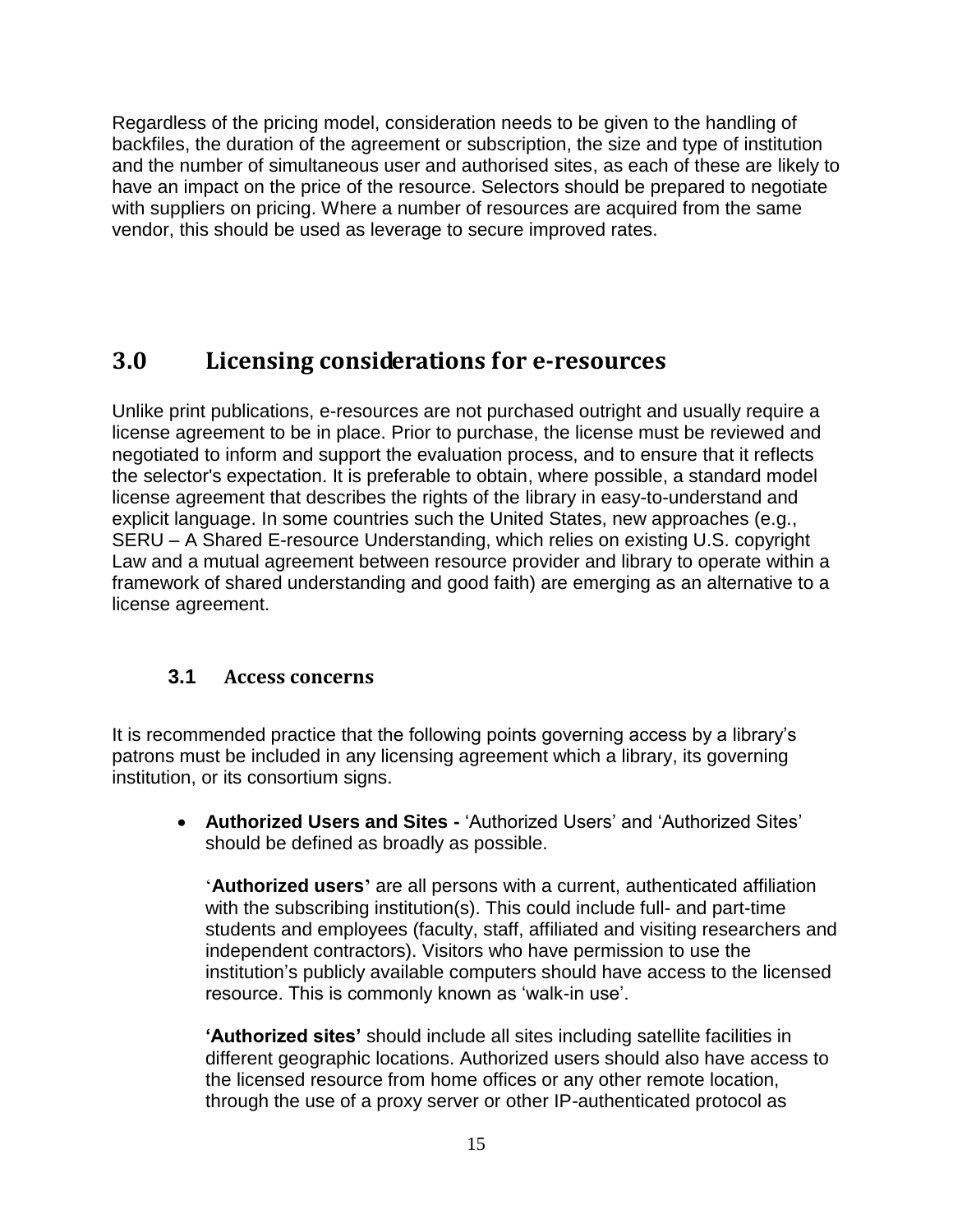provided by the subscribing institution. This is commonly referred to as "remote use".

- **Method of access -** Access should be permitted via IP authentication for the entire institution(s), including simultaneous access for multiple users, in different geographic locations, and sites. Such access should be provided without requiring the use of a password or other code.
- **Archiving policy and perpetual access -** The resource provider should present a clearly articulated archiving policy for the information being licensed. The resource provider should have an arrangement with LOCKSS, Portico, or other similar types of archival products, or with an open source compliant archiving system.

The provider should grant access to the licensed content of the resource for the mutually agreed time period. The purchasing or leasing of electronic data should include provision for perpetual access to that data. Following any termination of the license agreement, the institution"s perpetual electronic access to the previously subscribed content should be guaranteed.

**Institutional archives/self-archiving** -The resource provider should allow an individual institution or author to upload work to their Institutional Repository either in pre- or post-print format. Preferably, the resource provider should permit and provide the post-print version of the work which appears in the resource provider"s publications.

#### <span id="page-15-0"></span>**3.2 Use of the electronic information resource**

The license should permit fair use (fair dealing, etc.) of all information for educational, instructional non-commercial and research purposes. The following considerations regarding fair use, user statistics and liability for unauthorised use should be addressed in any licensing agreement which a library, its governing institution, or its consortium signs:

- **Interlibrary loan (ILL)** Interlibrary loan should always be permitted. At a minimum, FAX or postal dispatch of photocopies of printed electronic articles should be allowed. Use of secure ILL document transmission systems, such as Ariel or other similar protocols, for lending to other libraries should be allowed.
- **Pay-per-view**  Service to access articles which are not available in the library"s print or online collections. It should be possible for the library to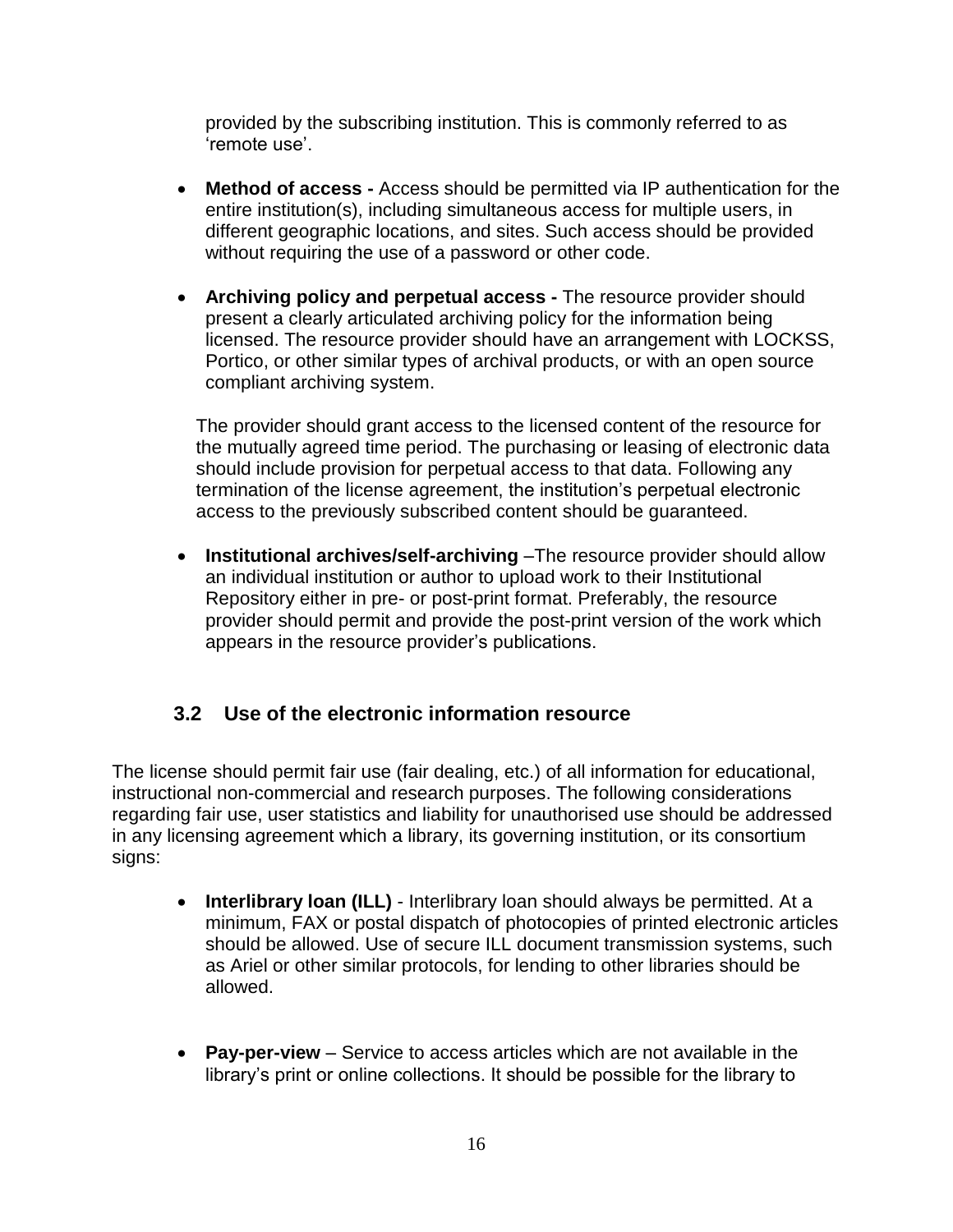purchase the article and send it to the patron via email. Pay-per-view is not a replacement for ILL.

- **Viewing, downloading and printing** Authorized users should be allowed to view and print copies and to download electronic copies of single articles from the e-resource for private use, in line with 'fair use' (fair dealing, etc.) provision in the applicable governing copyright law.
- **Course packages** Use of the information content from the e-resource should be permitted in course packs and other material of an educational nature, as compiled for a restricted set of authorized users.
- **Course reserves -** Electronic copies of articles or a discrete portion of the information content from the e-resource should be permitted to be included in a library"s course reserves (print or digital), as requested by an instructor for a restricted set of authorized users in conjunction with specific courses.
- **User statistics** The information provider should provide statistics for each library's use directly to the library participating individually or as a member of a consortium. In the case of a consortium, aggregated statistics for the consortium should be delivered to the consortium"s administration.
- **Liability for unauthorized use** The license should reflect realistic expectations regarding the library"s ability to monitor and trace unauthorized use.
- **Privacy and Confidentiality of User information** The license should ensure the privacy and confidentiality of the users' information when accessing the e-resource, including information that is collected from users to create a personal account on the resource.

## <span id="page-16-0"></span>**3.3 Vendor support and technical considerations**

The following vendor support and technical considerations should be addressed in any licensing agreement which a library, its governing institution, or its consortium signs:

 **Linking service** - The resource provider should inform the library if the content in the resource is available via a link server or link resolver. Information should also be provided on how the standard Open URL is supported. This applies to both linking to the content in the resource via the Open URL and linking from the resource content to a link server.

The following considerations apply to resources not covered by linking services or when this approach is preferred by the library: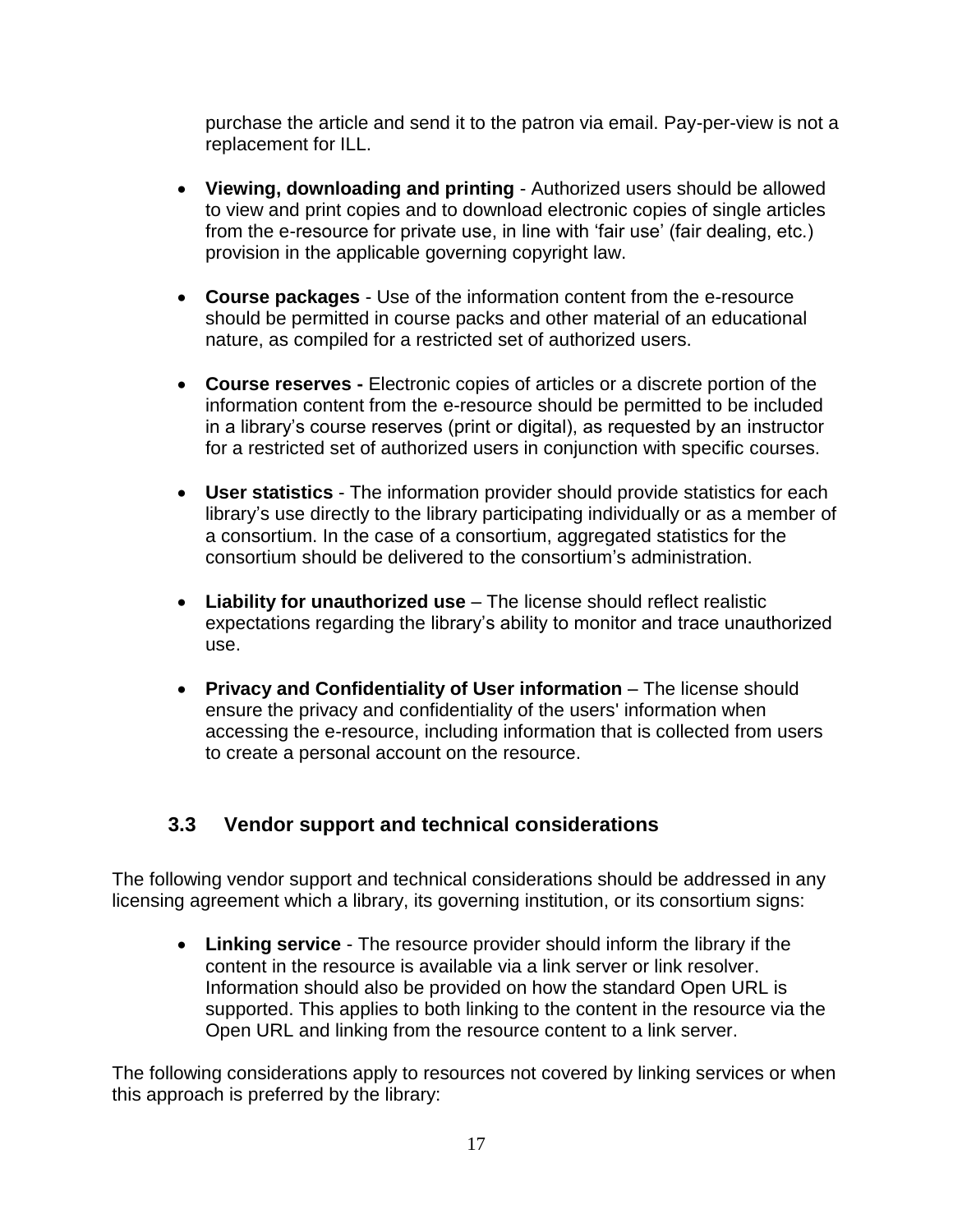- **Content consistency** The resource provider should be obliged to disclose if the information content of the offer in question differs from what is available via the linking service.
- **Bibliographic data -** The resource provider should provide an electronic file with bibliographic information for input to the library's OPAC. This file shall describe the content of the resource (cataloguing data) and shall be delivered in a correct format. The library defines the demanded data quality of the bibliographic description and the required file format.
- **Commencement date** The license period should not commence before the resource provider has provided catalogue data, as specified by the library, in correct format. Unacceptable data quality may entitle the library to a reduced price for the information content.
- **System integration** The resource provider should inform the library as to what extent it is possible to link to holdings information and ordering functionality in the library's online information system.
- **Technical support** The resource provider should provide contact information which the library can use for technical support.
- **Notifications process**  The resource provider should routinely inform the library of significant changes in content of the resource. Significant content changes include notification of new, ceased or changed titles or changes in the number of volumes available. Such information can be submitted via SFX updates (or via similar linking services) or by means of online mailings. If such information is not available via SFX or a similar linking service, changes in resource content should be reported in an electronic file in a format specified by the library.
- **Customer support** The resource provider should provide sufficient customer support (in accordance with the institution's or consortium's specification) to the library or to each participating member library, if in a consortial agreement.
- **Web browser accessibility** The information resource should be accessible via use of a standard web browser (e.g., Chrome, Internet Explorer, Netscape, Mozilla, Opera, Safari, etc.) and with capabilities for standard document formats such as HTML or PDF. It is recommended that the resource be readily accessible and usable by individuals with disabilities and comply with relevant disability legislation.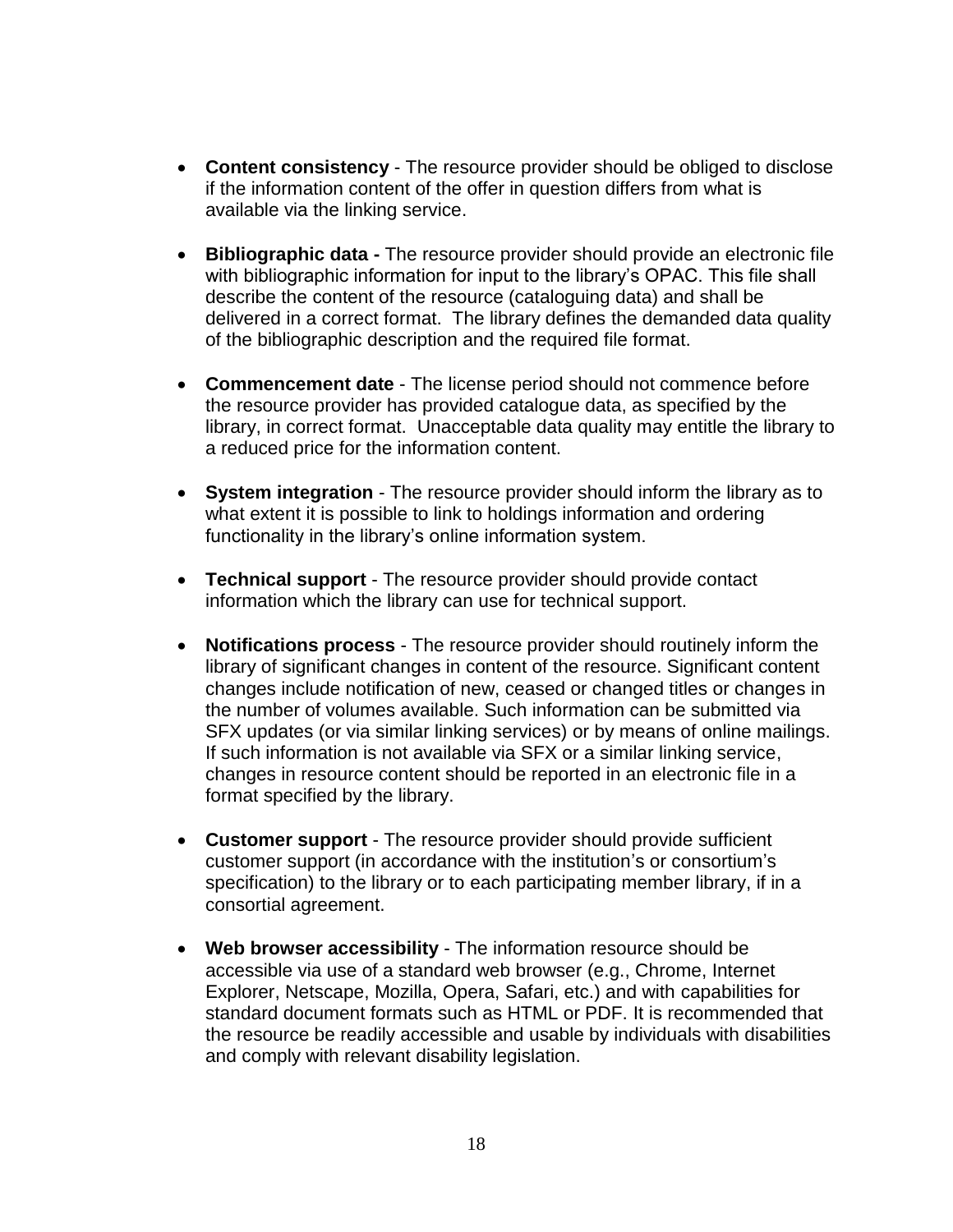- **Documentation** The resource provider should provide online help screens and/or online user documentation manuals.
- **Guaranteed up time** The information provider should guarantee up time of more than 99% to the resource during the term of the license agreement. Significant interruptions to access that can be documented by the library or consortium should entitle the licensing agency to reduced licensing fees or to an extension of the license agreement commensurate to the amount of excessive down time.
- **Compatibility with library systems** The information resource should be able to be indexed or catalogued in library online systems, including discovery tools and other finding tools.
- **Linking to the e-resources**  The resource provider should provide stable links to the information in the resource. Methods can include a permanent direct link to a specific resource, and one common example is using DOI (Digital Object Identifier).

### <span id="page-18-0"></span>**3.4 Flexibility and enhancements**

The following considerations should be addressed in any licensing agreement which a library, its governing institution, or its consortium signs:

 **Cancellations** – The selector needs to ensure that there is no non-cancellation clause and must be clear about the period of notice that must be given to cancel or terminate a subscription or agreement and any restrictions around how many payments must be made before cancellation or termination can be undertaken.

The following apply where print and electronic versions are available:

- **Cancellations** The information provider should allow cancellation of a library"s or a consortium"s existing print subscriptions to facilitate migration to e-only versions of journals or other information resources.
- **Value for money** The price of the electronic version should be the same or less than the print equivalent. Any increase in price should be reflected in an increase in functionality and accessibility.
- **Consistency with print equivalent** The electronic version of an information resource should have the same or better visual quality as the print original, including graphs, charts and illustrations.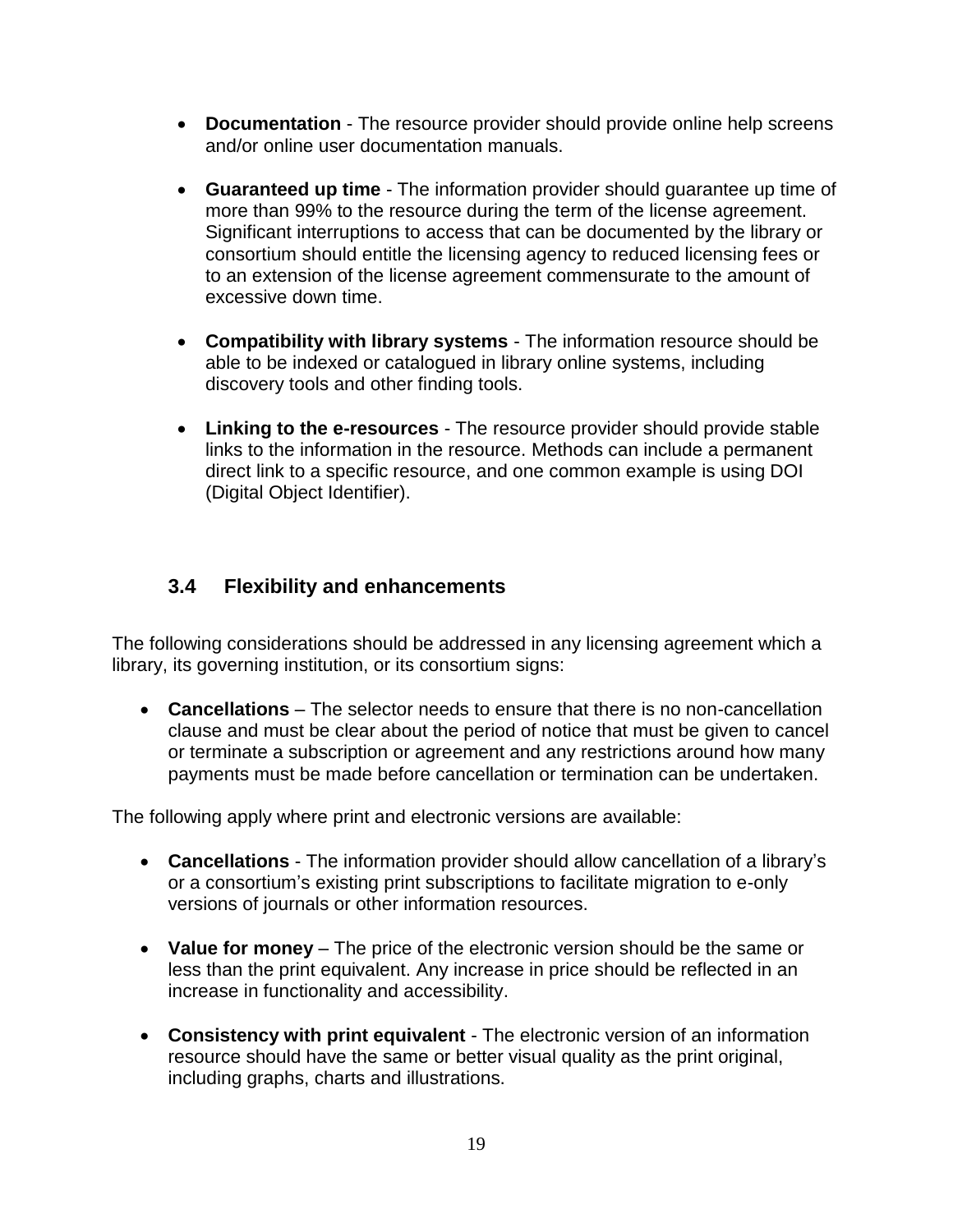- **Availability** The electronic version of a serial e-resource should be available no later than the printed version.
- **Drop-out clause** It should be explicitly acknowledged that withdrawal from the license agreement is possible at the start of each calendar year or of the library"s or consortium"s fiscal year. The library or consortium should provide sufficient advance notice, as defined in the license agreement, of any intended withdrawal or cancellation.

## <span id="page-19-0"></span>**3.5 Legal Issues**

The following legal issues should be addressed in any licensing agreement which a library, its governing institution, or its consortium signs. It is generally advisable that the library or consortium consult with its legal counsel before any major license agreements are signed, if such review is not already legally or procedurally mandated at the institutional level.

- **Terms of payment** The library"s or the consortium"s payment liability should commence from the date that the access is agreed upon by the library and the resource provider and the provider has actually provided access to the information resource content in the specified format.
- **Grace period** The resource provider shall maintain access to the library or consortium for a grace period of at least one month at the start of each license year, if the renewal payment has not been received.
- **Governing laws**  The license agreement between the resource provider and the library or consortium should not restrict any legal rights of the library or consortium according to the governing laws of the library"s or consortium"s legal jurisdiction (province, state, country). Disputes arising from a license agreement should be arbitrated in the library's or the consortium's legal jurisdiction (province, state, country).
- **Resource providers authority to provide access**  The licensor should guarantee that it has all necessary rights to license the resource for the purposes outlined in the agreement.
- **Language of license agreements** The licensor should know that many international companies produce their agreements in English. If you do not have expertise in English for legal documents at your library, you should consider requesting the agreement in another language.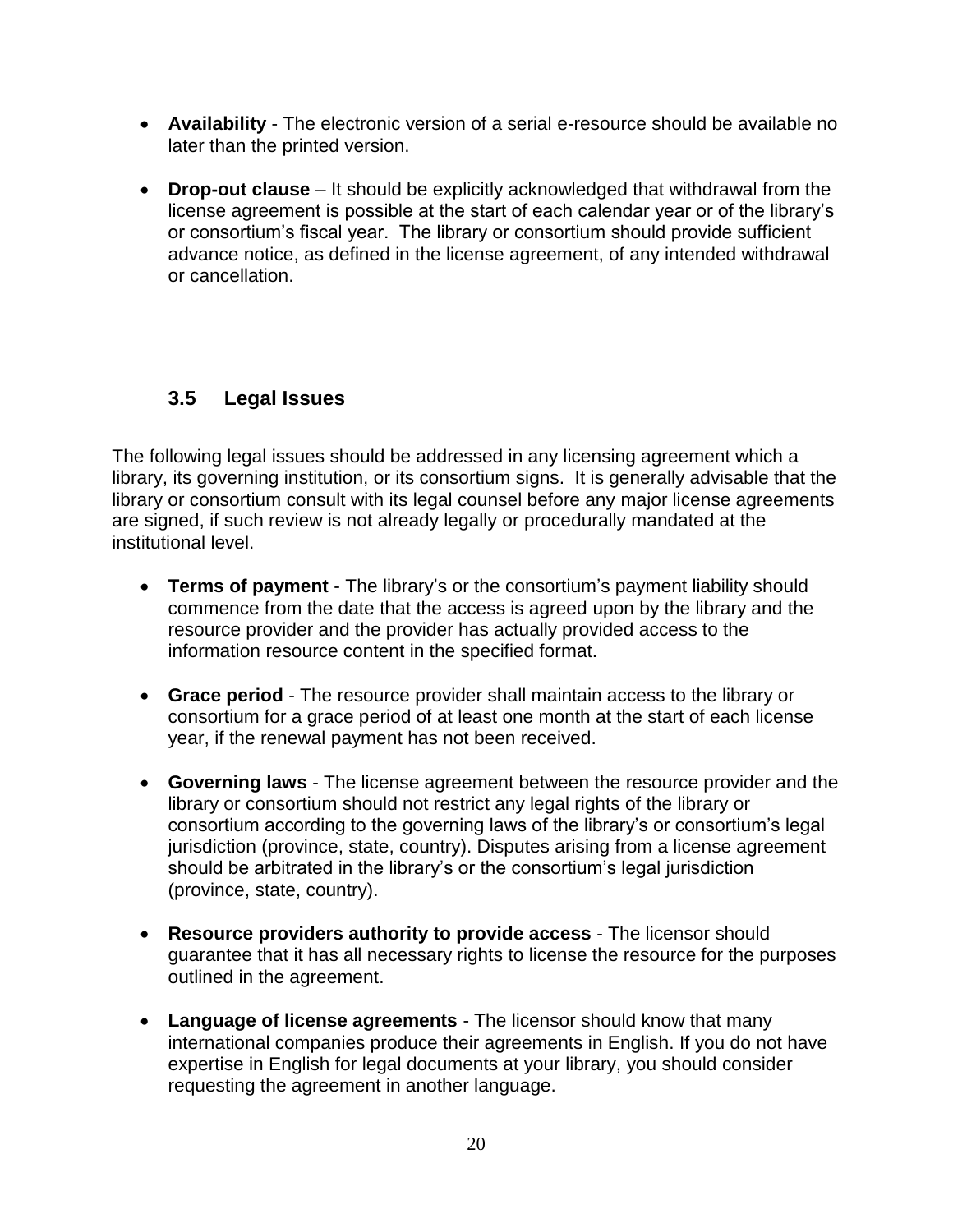# <span id="page-20-0"></span>**4.0 Review and renewal process**

Given the rapidly changing nature of technology, the emergence of new offerings from information providers in terms of the pricing and packaging of content, and continued pressure on library budgets, it is essential that libraries regularly review their e-resources to ensure they continue to be relevant and provide demonstrable value for money.

Workloads in managing and co-ordinating the annual renewals process for continuing e-resources (i.e. those resources to which the library has a subscription or lease arrangement, as opposed to those it has purchased outright) should not be underestimated. Like other continuing resources, e-resources will not always have a uniform renewal date, as subscriptions or leases may run for one or more years from any particular date on the calendar. The library should ensure that as part of the license agreement, the vendor is required to provide sufficient advance notification in relation to renewals to allow for sufficient lead time to undertake an effective review of the resource. This is particularly important if the library has a large number of significant renewals due on or around the same time.

### <span id="page-20-1"></span>**4.1 Review of usage data**

Before re-evaluating resources for renewal against the selection and evaluation criteria outlined in Section 2, the library should review available usage statistics to help determine if the use of the resource, when considered alongside the associated costs, justifies retention and renewal of the resource. Usage statistics should be helpful in determining:

- a) If the resource continues to be relevant to library users.
- b) Usage trends in specific areas Is usage increasing or decreasing as compared to previous years or in comparison to other products in a similar area.
- c) How the resource compares to other resources in terms of cost per use.
- d) If the resource continues to represent value for money.
- e) If other options for access might be more cost effective (e.g., pay per view, selected content vs. package deal).
- f) If the number of simultaneous users is set at the appropriate level.
- g) The relevance and usage of current content vs. backfile content.

However in looking at usage statistics one also needs to consider known issues which might have an impact on the reliability of the data such as:

- a) How effectively has the resource been promoted within the library?
- b) Has training and/or documentation been provided to users to support effective use of the resource?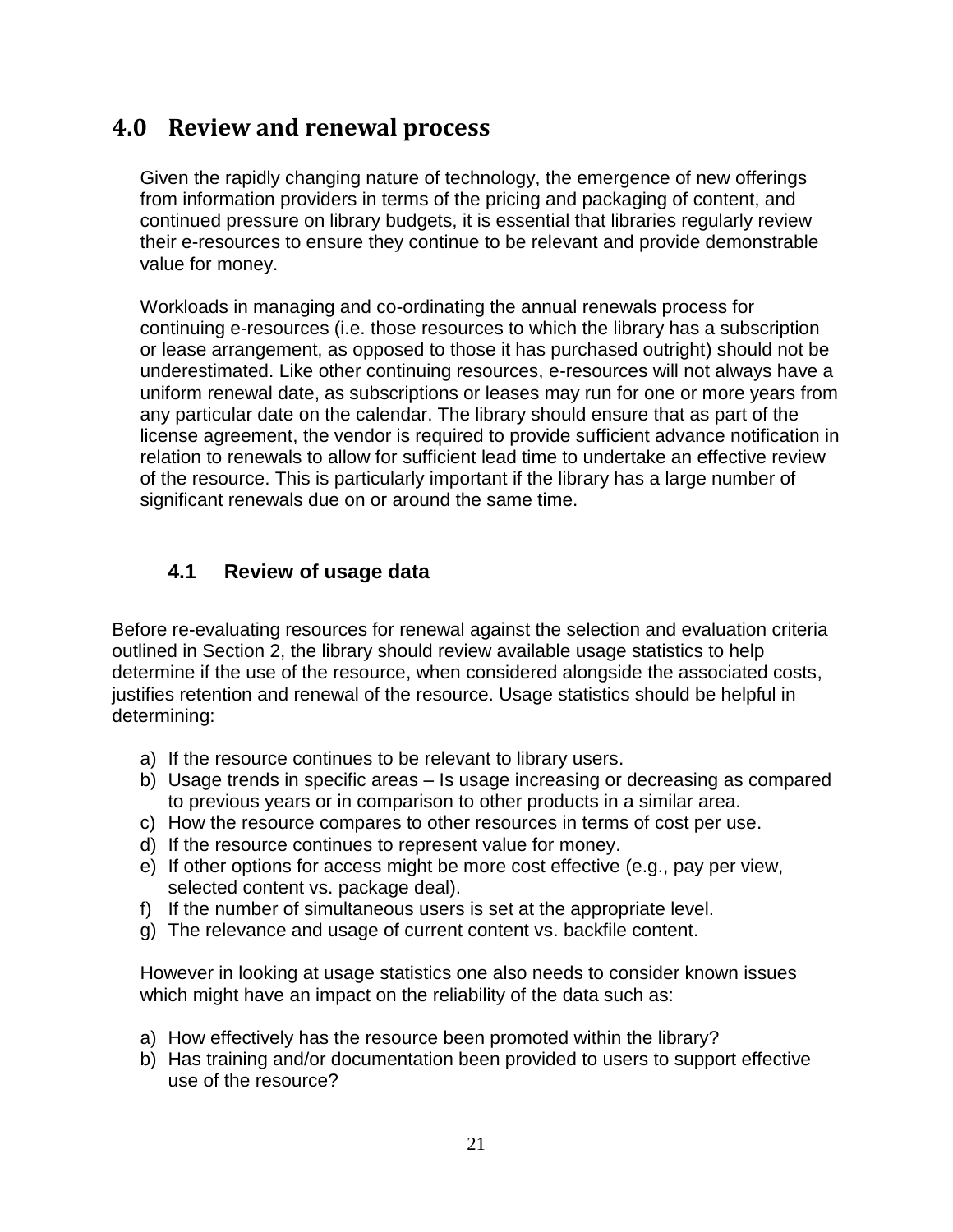- c) How reliable has access to the resource been over the period covered by the usage data?
- d) Are the statistics from a reliable source following recognized standards such as ICOLC (International Coalition of Library Consortia)"s *Guidelines for Statistical Measures of Usage of Web-Based Information Resources* and/or COUNTER (Counting Online Usage of Networked Electronic Resources)"s *Code of Practice*?

As important as e-resource usage statistics are, they alone are insufficient in all instances for making significant selection decisions. Coordination and interpretation of the usage data should always be done within the broader context of the library"s collection development policy and practices.

## <span id="page-21-0"></span>**4.2 Other renewal considerations**

If, based on the usage and value for money considerations outlined in Section 4.1, the e-resource is worth considering for renewal, it needs to be re-evaluated against the selection and evaluation criteria outlined in Section 2 to ensure none of the criteria for selection have changed. In reviewing any continuing e-resource, consideration should be given to issues including, but not limited to:

- Changes to information provider.
- Changes in operating platform.
- Changes in access provision.
- Changes to pricing.
- Changes in access to backfiles.
- Changes to the license.
- Changes to packaging/content available.

<span id="page-21-1"></span>By following established guidelines for ongoing evaluation and review against the library's e-resource collection development policy, the library should be able to ensure that library budgets continue to be spent on resources that support the mission and objectives of the institution and remain relevant and cost effective.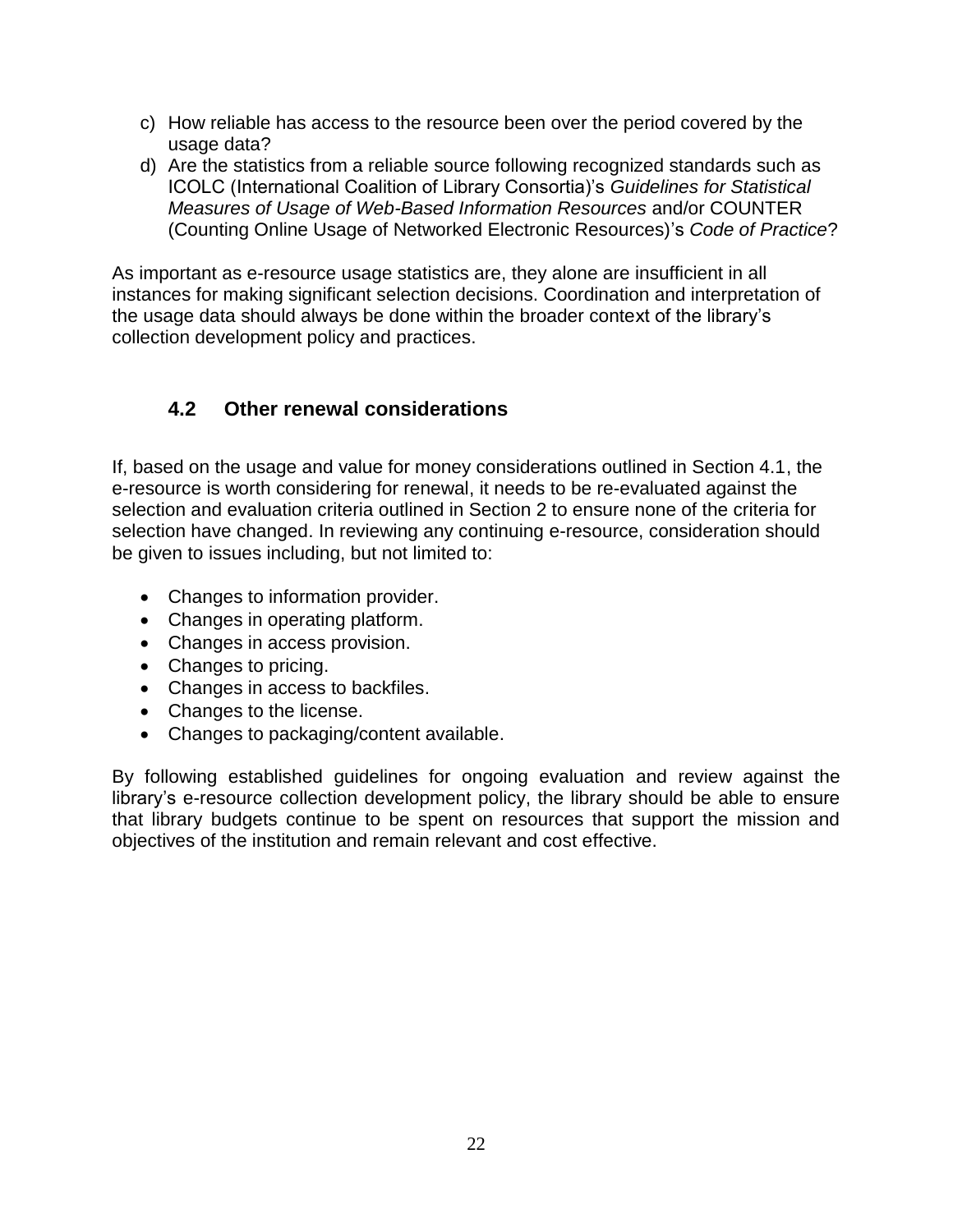# <span id="page-22-0"></span>**Appendices**

#### **GLOSSARY**

**Access** - Applied to delivery, instructions, methods; with e-resources, ensuring the proper technological software, hardware, and internet connections, as well as providing user instructions on how to use effectively these materials, are a key part in the role of access to e-resources. D-resources can arrive in a variety of formats, such as HTML or PDF documents, as well as through various download or ILL means. Methods of access vary from in-library connections, proxy servers, link servers, and virtual access to materials.

**Acquisition(s)** - The collective process by which new library material is researched, approved, funded, and screened.

**Annual renewals** - The contract period for e-resources is typically for a one-year period, requiring renewals each year.

**Archiving** (related to policy) - Library-specific rules governing the retaining and storage of material, as well as subsequent requests for access to the same.

**ARL** - Association of Research Libraries. The ARL is an organization of the leading research libraries in North America.

**ATOM** - The name Atom applies to a pair of related standards. The Atom Syndication Format is an XML language used for web feeds, while the Atom Publishing Protocol (AtomPub or APP) is a simple HTTP-based protocol for creating and updating web resources

**Authorized users** - Any person or entity designated in a licensing agreement who has permission to access or otherwise use the digital resource that is the subject matter of a licensing agreement. May also be referred to as "Permitted User."

**Backfiles** - The past issues of journals; backfiles are often included as part of an eresource"s package. They may no longer be available upon termination of the current subscription to a journal. Some backfiles are purchased from different vendors than those supplying the current issues.

**Bundled** - Single items sold as part of a package; this is a common purchase option for e-journals or e-books from a publisher or provider.

**CD-ROM** - An e-resource format that contains up to 650-900MB of information on a single-sided, single-layer optical disc.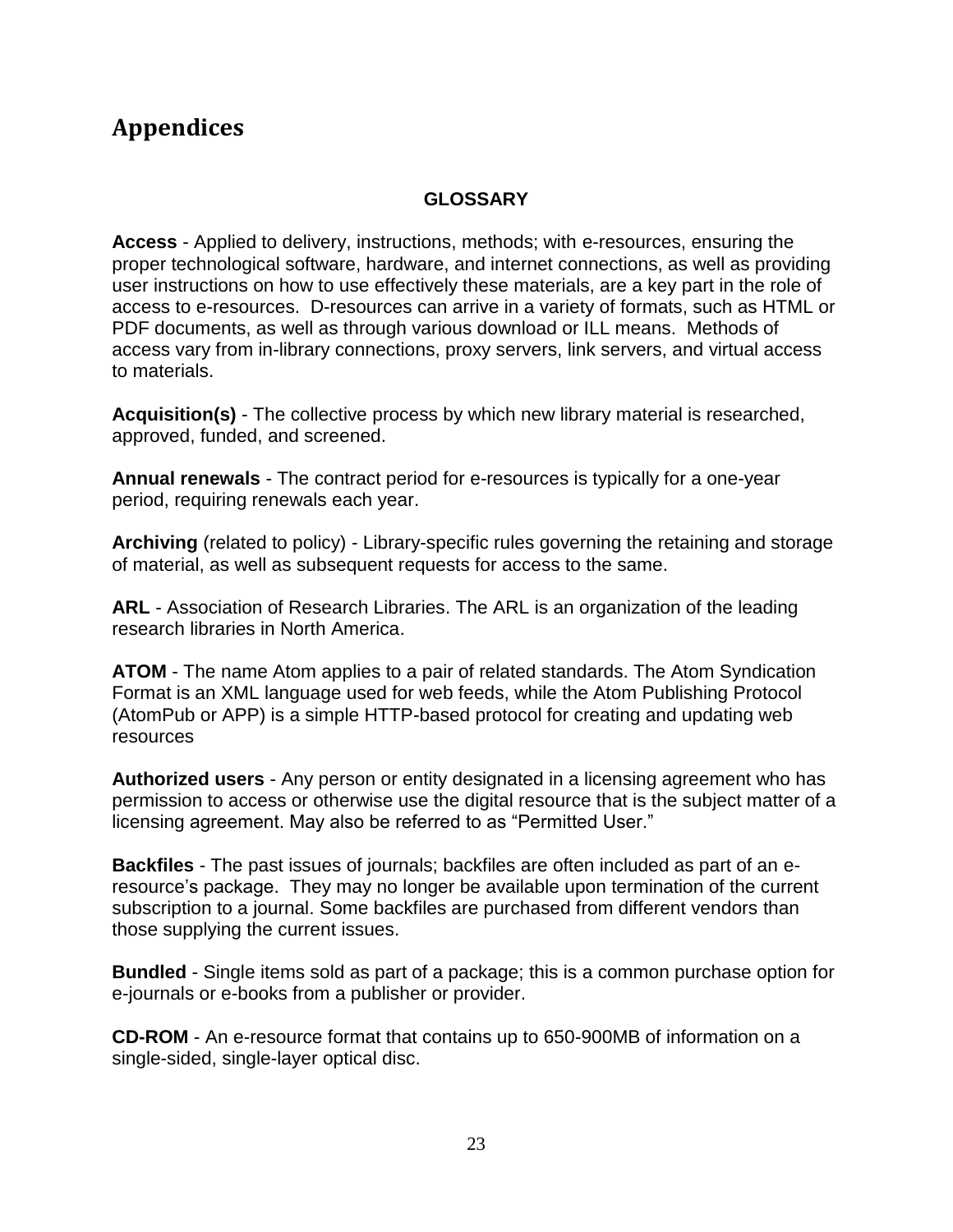**Codes of practice** - A set of written rules describing how to evaluate e-resources and usage statistics; ICOLC, ARL, NISO, and JISC are some of the common standards available for evaluation.

**Collection development** - Term for the selection, acquisition, and analysis of materials in relation to an institution"s materials needs or mission.

**Collection development policy** - A policy developed by a library to determine the subject areas and materials a library actively collects as resources; the policy may include details on the mission of the library and the processes of selection and deaccession.

**Completeness of content** - Assurance that online content represents complete, faithful, and timely replications of previous formats and if not, the Licensor will cooperate with Licensee to correct errors, omissions and remedy the situation.

**Compliance with users with disabilities** - A requirement that the Licensor shall make reasonable efforts to comply with legislation so that visually or hearing impaired or physically challenged users can obtain access to information content in e-resource collections; encourages ergonomic best practices.

**Consortium** – Any local, regional, or national cooperative association of libraries that provides for the systematic and effective coordination of their resources, in order to improve access and services to users.

**Consortia** – the plural form of "consortium"

**Continuing** - continuing access is common upon renewal of e-resource subscription.

**Contract terms** - The rules and restrictions governing the access and use of an eresource; items included in the contract terms may include topics such as IP address activation, remote access, and other customization issues.

**Cost per use** - The cost of each use of a given e-resource; generally calculated by dividing the number of uses into the price paid for the resource. For example, this can be particularly useful in comparison of purchasing a resource as part of a contract versus the cost of individual interlibrary loan requests for specific patrons. Where the usage frequency is high, the cost per use of a licensed item decreases. Infrequent usage may merit the cost of individual ILL requests that are lower than a yearly subscription. Cost per use is also an important technique for comparing the utility of similar databases and deciding which are most worth licensing or retaining.

**COUNTER compliant usage statistics (Counting Online Usage of NeTworked Electronic Resources)** – This is a protocol that enables publishers and vendors to present ongoing usage data clearly and consistently across products and suppliers. Library-publisher contracts generally include the requirement to provide COUNTER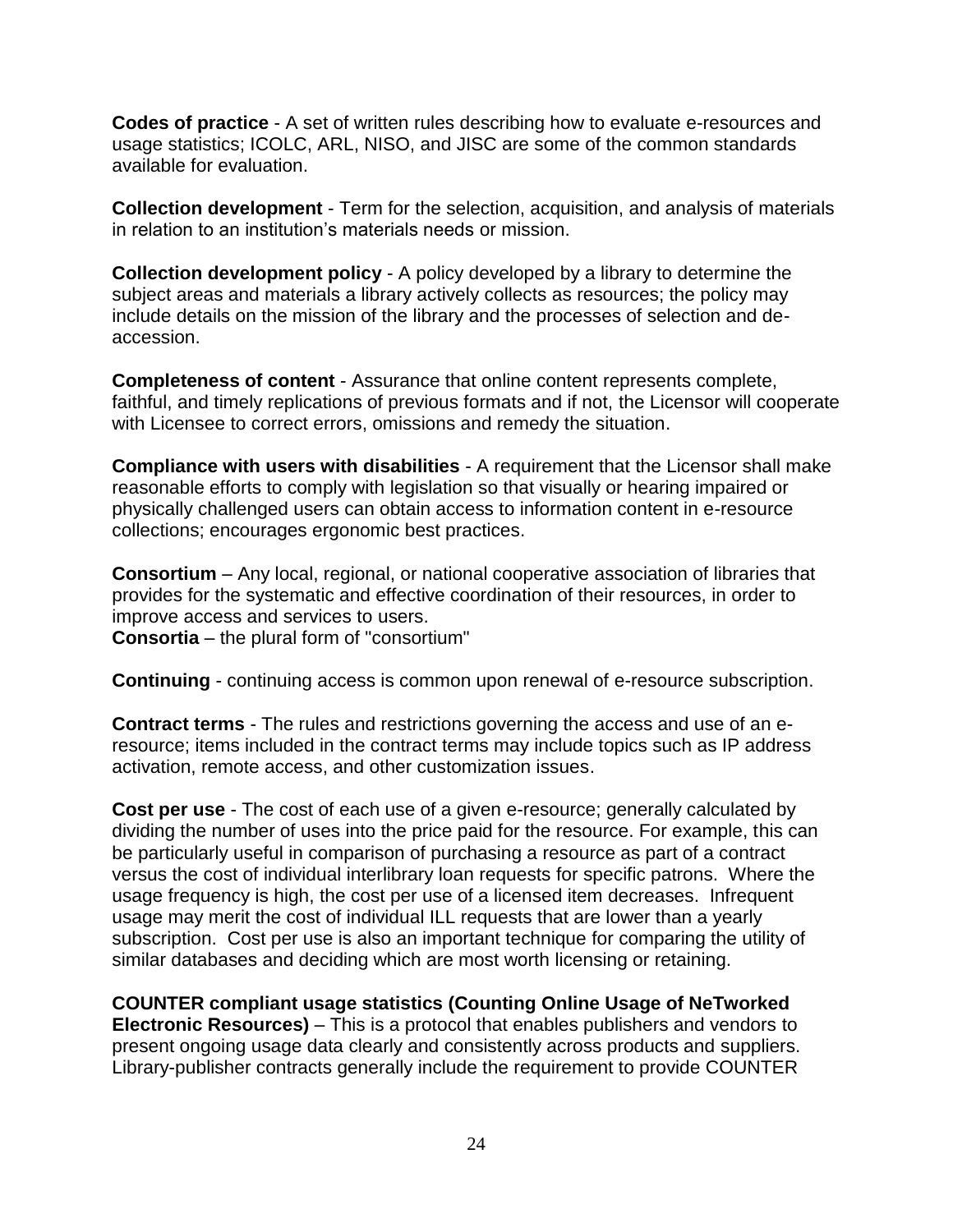statistics in Microsoft Excel or as a file that can be imported into Excel spreadsheets to allow diagram and graphic creation along with the statistics.

**Course packages or packs** - A package of material assembled to support a particular course; materials may include handouts, slides, websites, or other materials necessary for students learning in a specific course. A fee is generally charged for course packs.

**Course reserves** - Electronic copies of book chapters, articles, or other library materials assembled electronically for use by students enrolled in a particular course. Students generally access or borrow materials on reserve.

**Databases** - A collection of data stored on a computer or server for easy access and retrieval.

**Delivery** (applied to models, access, resources) - The process of providing access to a resource; in libraries, delivery of materials may be done via proxy servers, link servers, ILL, or the internet in general.

**Digital materials** - Materials available in a digital or electronic format; examples include CD-ROM, DVD, e-journals, and websites.

**Documentation** - Instructions on how to use information products or the help files and other user-based information.

**Download** - To move an e-resource from one storage device to another, generally by the user.

**Drop-out clause** - The clause in a license agreement that allows the library to withdraw or cancel a subscription, typically at the beginning of the license"s renewal term.

**Dublin Core** - The **Dublin Core** set of metadata elements provides a small and fundamental group of text elements through which most resources can be described and catalogued.

**E-book - Electronic book -** A book provided in a digital format for checkout or use via an Internet browser, a computer, or another electronic device like an e-book Reader.

**E-journal - Electronic journal** - A journal provided in a digital format for access via an Internet browser, a computer or other electronic device.

**E-mail - Electronic Mail** - Messages, usually text, sent from one person to another via computer; these can be sent to a large number of addresses simultaneously.

**Fiscal year** - The 12-month financial period in which the library manages expenses; the fiscal year can differ from the calendar year.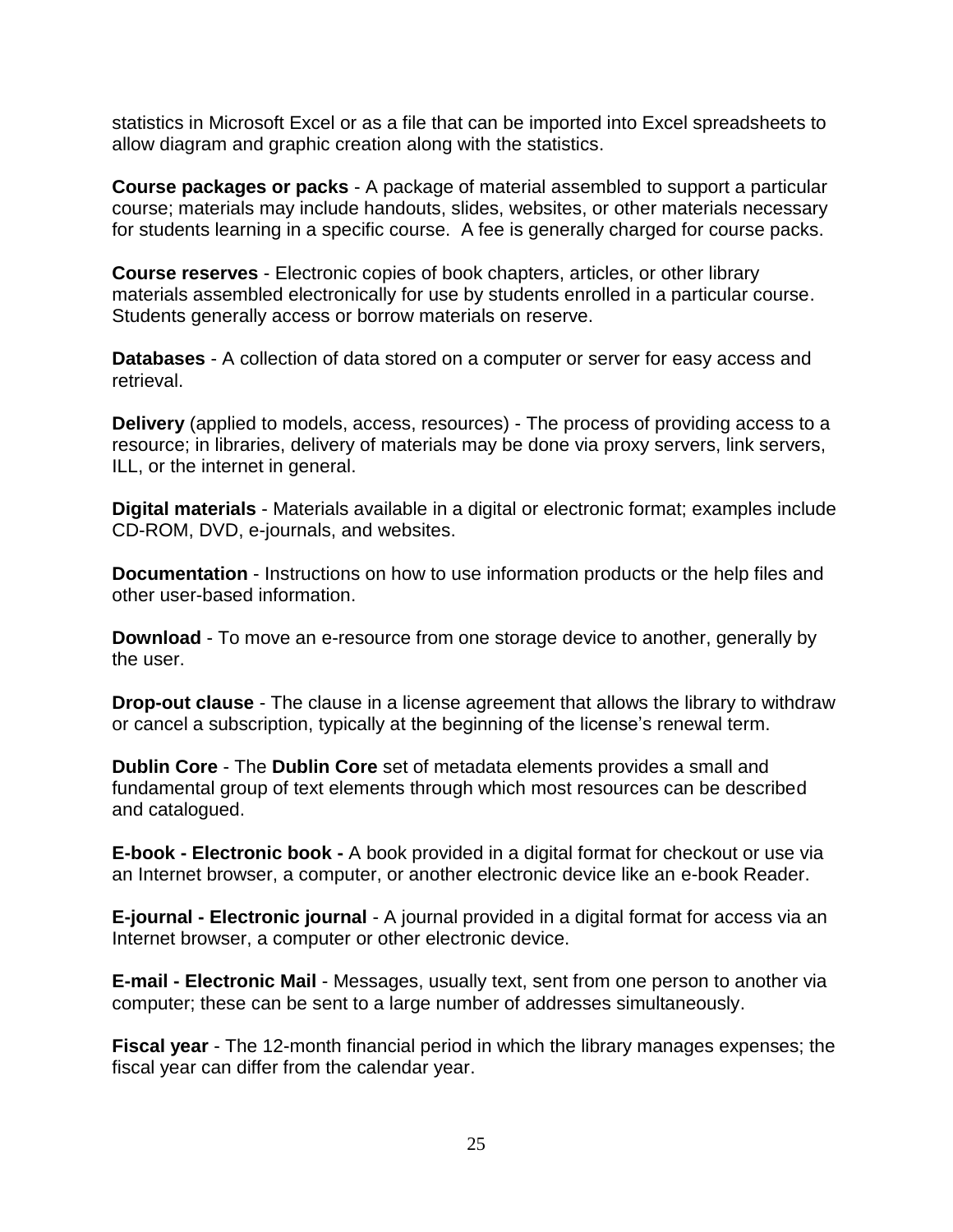**Full-text** - The format option that will provide the full-text of a document instead of just a citation or abstract; full-text documents from electronic databases are typically available in PDF (Portable document format) or HTML (Hypertext Markup Language).

**Governing institution** - The institution responsible for major decisions regarding eresources; for example, the university is the governing institution for an academic library; the consortium, for its group, is the governing institution to handle the financial and legal issues related to e-resource acquisition and access.

**Governing law** - The laws in the province, state, and country of an institution.

**Grace period** - A period of time that allows access despite the immediate receipt of payment; a one-month grace period is typical between renewal date and receipt of renewal payment.

**Holdings** - Materials in a library"s collection.

**HTML** (Hypertext markup language) - This is the basic language used to create web pages.

**HTTP** - Hypertext Transfer Protocol – HTTP is a networking protocol for distributed, collaborative, hypermedia information systems. HTTP is the foundation of data communication for the World Wide Web.

**ICOLC - International Coalition of Library Consortia** - An informal organization of library consortia; the group focuses on consortia related to higher education.

**ICOLC Guidelines** - A set of continuously evolving guidelines produced by the International Coalition of Library Consortia. For example, these have aimed to define the content and form of statistical data regarding usage of e-resources as follows: In 1998, ICOLC prepared the document titled *Guidelines for Statistical Measures of Usage of Web-Based Indexed, Abstracted, and Full Text Resources*; and in 2006, the *Guidelines* were revised and re-issued under the title *Guidelines for Statistical Measures of Usage of Web-Based Information Resources.* The ICOLC has produced other guidelines and documents related to licensing of e-resources.

**IFLA - International Federation of Library Associations and Institutions** - An international library organization representing the interests of library and information services and their users.

**IFLA Acquisition and Collection Development Section** - The section in IFLA dedicated to discussion on the methodologies of acquiring print and e-resources.

**ILL - Interlibrary Loan** - The method of resource sharing by placing resource requests at another library to enable access for one"s own library patron. Some license agreements and some countries allow for emailing of information to users in forms like a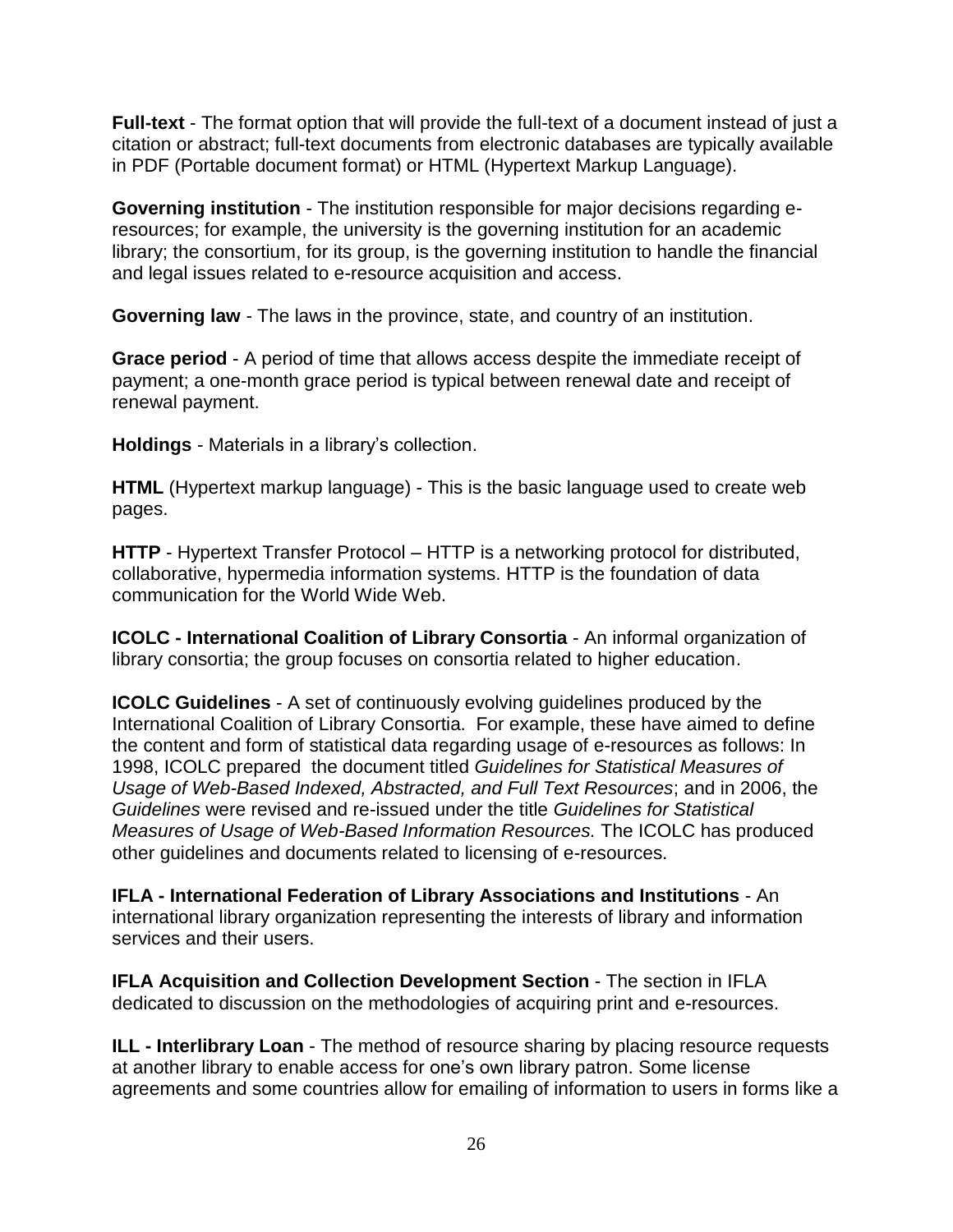PDF, for example. Other times, based on the license agreement and/or copyright laws, the information must go through processes where the document is sent to the library (for example, ARIEL or other means), but then the document is then printed before passing it along to the person who requested the document.

**Information/resource provider** - The general term for an individual, company or group providing an information resource; vendors are one example of an information provider.

**Information resource(s)** - The general term for a resource containing information; websites, raw statistical datasets, and e-books are examples of information resources.

**Institutional archives** – An electronic archive of materials created and hosted by the home institution.

**Interface** - The point where a user meets a resource; for information resources, an interface ought to be fully-functional and accessible for patrons in order to provide access to a resource.

**Internet** - The worldwide communication network originally developed by the U.S. Department of Defense and extended by the National Science Foundation to be a distributed system with no single point of failure.

**IP- Internet Protocol -** The **IP** is the principal protocol used for relaying datagrams (packets) across a telecommunications network. Responsible for routing packets across network boundaries, it is the primary protocol that establishes the Internet.

**IP authentication** - The method e-resource providers use to verify the access credentials of a user and confirm a library"s subscription to a resource based upon the IP address of the user.

**JISC** - Joint Information Systems Committee – A UK Committee that supports higher education and research by providing leadership in the use of information and communications technology, as well as e-resources licensing.

**Lease** - A short-term contract to rent or borrow access to a resource.

**Legal Counsel** – A legal officer providing support and advice about Intellectual Property & other legal issues.

**Legal jurisdiction** - The legal governance region with the right and power to interpret and apply the law, as in "courts having jurisdiction in this district."

**License** or Licensing agreement - A legal agreement between parties authorizing the use of and defining the business terms for an item provided by one party and utilized by the other, which can include the cost, period of access and other issues.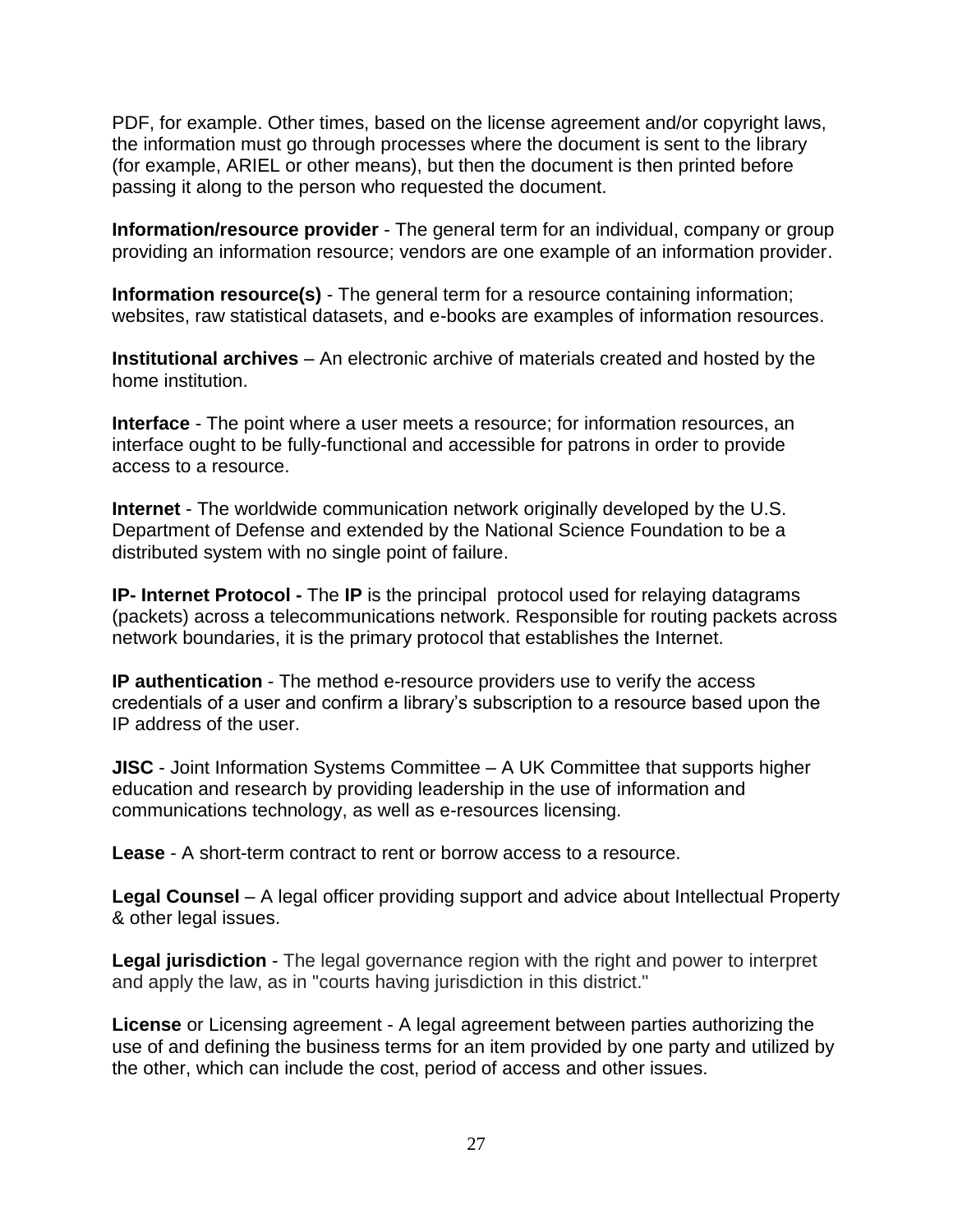**License term** - The defined period of time in which the license agreement remains active and enforceable.

**Licensing** - The act of developing and contracting a license agreement.

**Licensing agent** - The information provider and copyright holder for an e-resource

**Link resolver** - A software pointer that brings together information about a cited resource and the library's subscriptions to assist users in finding full-text copies of articles without conducting new searches in other resources; libraries often use OpenURL standard for creating link resolvers; libraries often provide a "Find Full-Text" button next to a citation as an example of a link resolver.

**LOCKSS ("Lots of Copies Keeps Stuff Safe")** - A storage method that focuses on redundancy in information backup by providing multiple storage servers. **The LOCKSS Program, based at Stanford University Libraries, provides libraries and publishers with award-winning, low-cost, open source digital preservation tools to preserve and provide access to persistent and authoritative digital content**.

**METS** - Metadata Encoding and Transmission Standard - a metadata standard for encoding descriptive, administrative, and structural metadata regarding objects within a digital library, expressed using the XML schema language of the World Wide Web Consortium. The standard is maintained in the Network Development and MARC Standards Office of the Library of Congress, and is being developed as an initiative of the Digital Library Federation.

**Multimedia** - The combination of several different communications techniques such as sound, text, still images, film, etc.

**NISO** – National Information Standards Organization – The NISO is a United States non-profit standards organization that develops, maintains and publishes technical standards related to publishing, bibliographic and library applications.

**On-going** (Continual or perpetual) - refers to the access period for an e-resource.

**Open URL** - A URL that contains metadata information to help connect users with citation or indexed information to target information, such as a full-text article.

**Package** - A bundle or selection of multiple titles either by subject grouping or individual titles from a publisher or provider.

**Password** A confidential string of characters that allows a defined user group access to a computer, interface, or system.

**Patron-Driven acquisition** - A plan where users can select from an inventory of ebooks loaded into a public catalogue based on predefined types of materials selected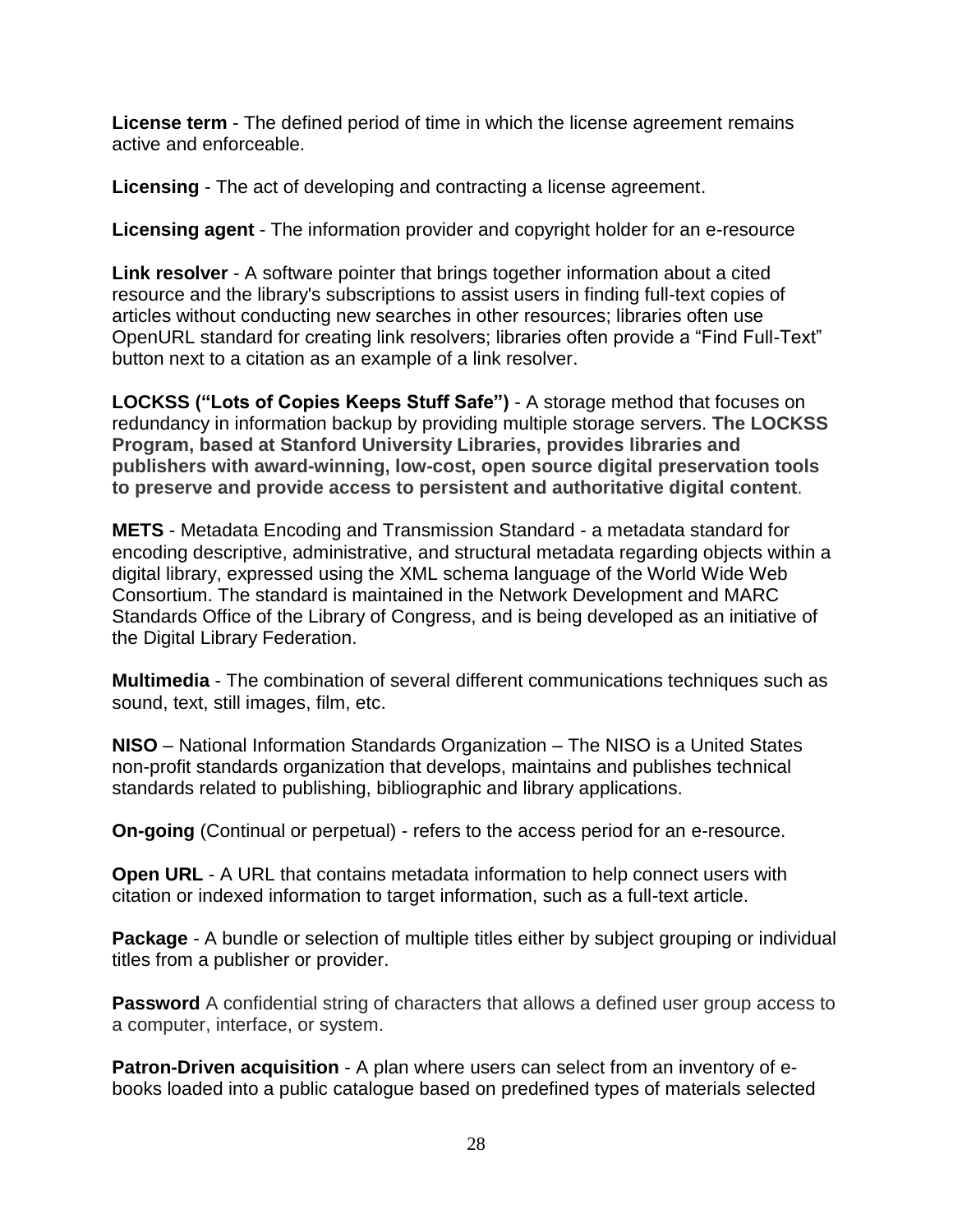by the library. A library acquires the selected items for its permanent holdings, after an agreed upon number of accesses, a certain length of time something is used or other agreed upon methods.

**Pay-per-view** - The per-transaction method of purchasing access to material at the moment of usage, instead of part of a prepaid subscription.

**PDF** - Portable document format; this file format requires a PDF reader such as Adobe Acrobat, Adobe Reader, and Preview.

**Perpetual access** - The concept of maintaining enduring access to a resource, even if the library has canceled its subscription or the producer has ceased to maintain it.

**Portico** – A growing digital preservation and electronic archiving service of the not-forprofit entity Ithaka.

**Post-print** - A copy of the final electronic draft of a research article, as published.

**Pre-print** - A draft of an electronic research article prior to official publication in a journal.

**Private use** - The use of a publication by an individual for the purpose of personal research.

**Proxy server** - A server that acts as a filter for client information requests, in which access data are stored on a separate server. Proxy servers are often used to authenticate off-site users prior to granting access to licensed e-resources.

**Publisher(s)** - An individual or company that publishes a resource.

**Purchase** – The act of buying or subscribing to an item.

**RDF** - The Resource Description Framework is a family of World Wide Web Consortium specifications originally designed as a metadata data model. It has come to be used as a general method for conceptual description or modeling of information that is implemented in web resources, using a variety of syntax formats.

**Remote access** - The access and use of library databases outside of the physical library via Proxy servers or other web-based authentication.

**Renewal** - The agreement to continue or extend a contract.

**RSS** - originally RDF Site Summary, often dubbed Really Simple Syndication – A family of web feed formats used to publish frequently updated works such as blog entries, news headlines etc. in a standardized format. An RSS document includes full or summarized text, plus metadata such as publishing dates and authorship.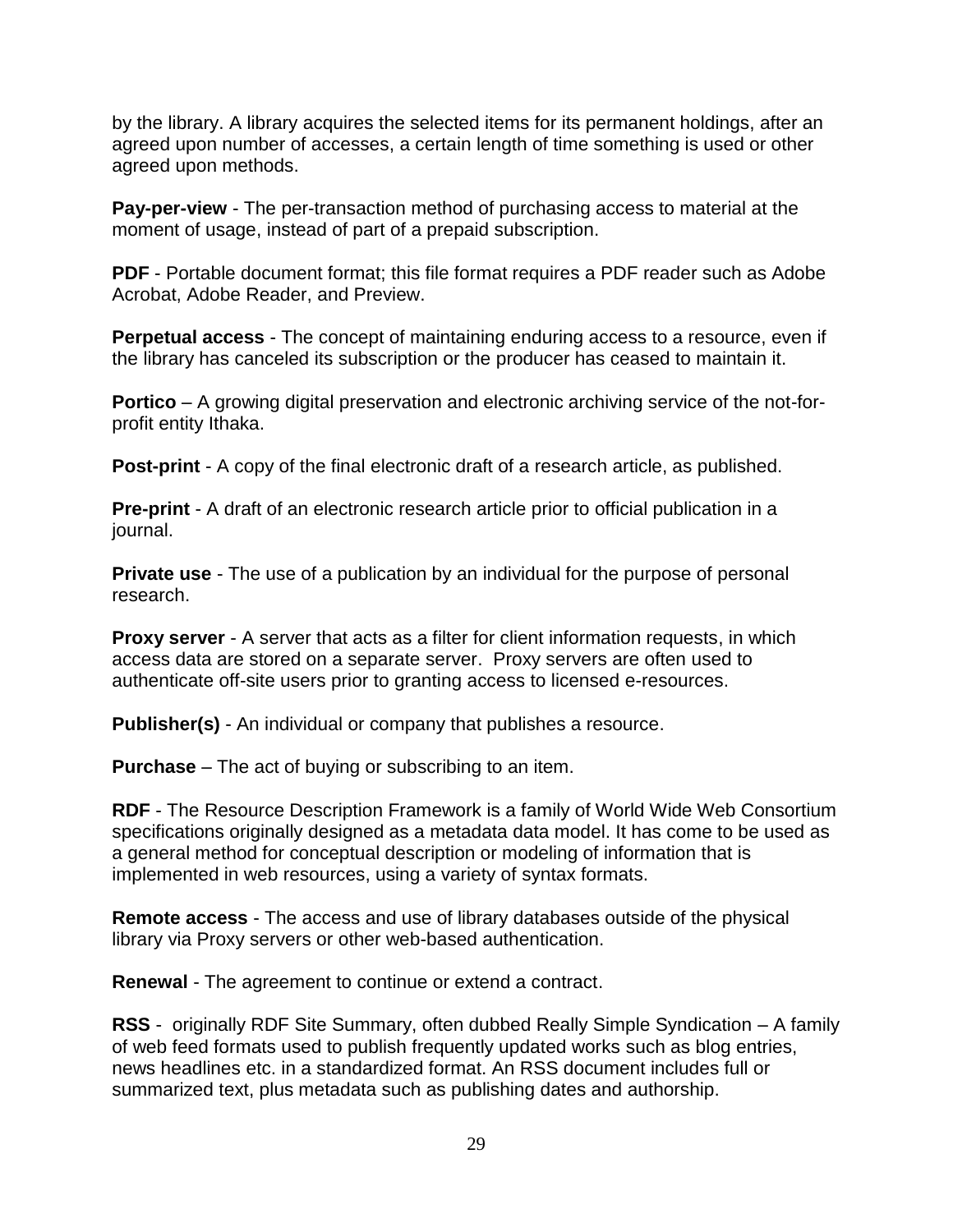**Self-archiving** - The web posting or repository depositing of an author's work into the author"s own home institution"s repository; for example, a professor depositing a copy of his or her published article into the university's repository.

**Selection** - The act of choosing; for e-resources, review of collection development policies, institutional standards, and patrons needs are some of the elements that affect e-resource selection.

**Selector(s)** - The term used to describe the individual or individuals responsible for selecting materials for a library or consortium's collection.

**Server** - A computer with a large amount of storage space and linked to other computers either through an internal computer network or the Internet.

**SFX** - An OpenURL link resolver common in libraries.

**SGML - Standard Generalized Markup Language** - A system for defining markup languages by defining the possible characters, the syntax, and the document type.

**Stable access** - Access to a resource without network outages or failures.

**Stand alone** - A resource that is independent and self-contained.

**Subscribing institution** – As differentiated from an individual owner or subscriber. When an organization or library subscribes to content, the terms will be different, especially for methods and terms of access.

**Subscription** - Payment made to gain access to a resource or a service.

**SUSHI -** Standard Usage Statistics Harvesting Initiative.

**Third party** - A party not directly involved in a transaction, For example, a subscription agent may be a third party to arrangements between information providers and libraries.

**Training and support** - Refers to additional software to support installation of content; can be made available via e-Mail, phone or fax during regular business hours and involves problem-solving and troubleshooting; can also include "train the trainer" sessions for library staff via in-person or webinars, etc..

**Unauthorized use -** Any person or entity designated in the licensing agreement who does not have permission to access or otherwise use the digital information that is the subject matter of the agreement. Also, an Unauthorized User is any user that the license agreement does not explicitly define as an Authorized User.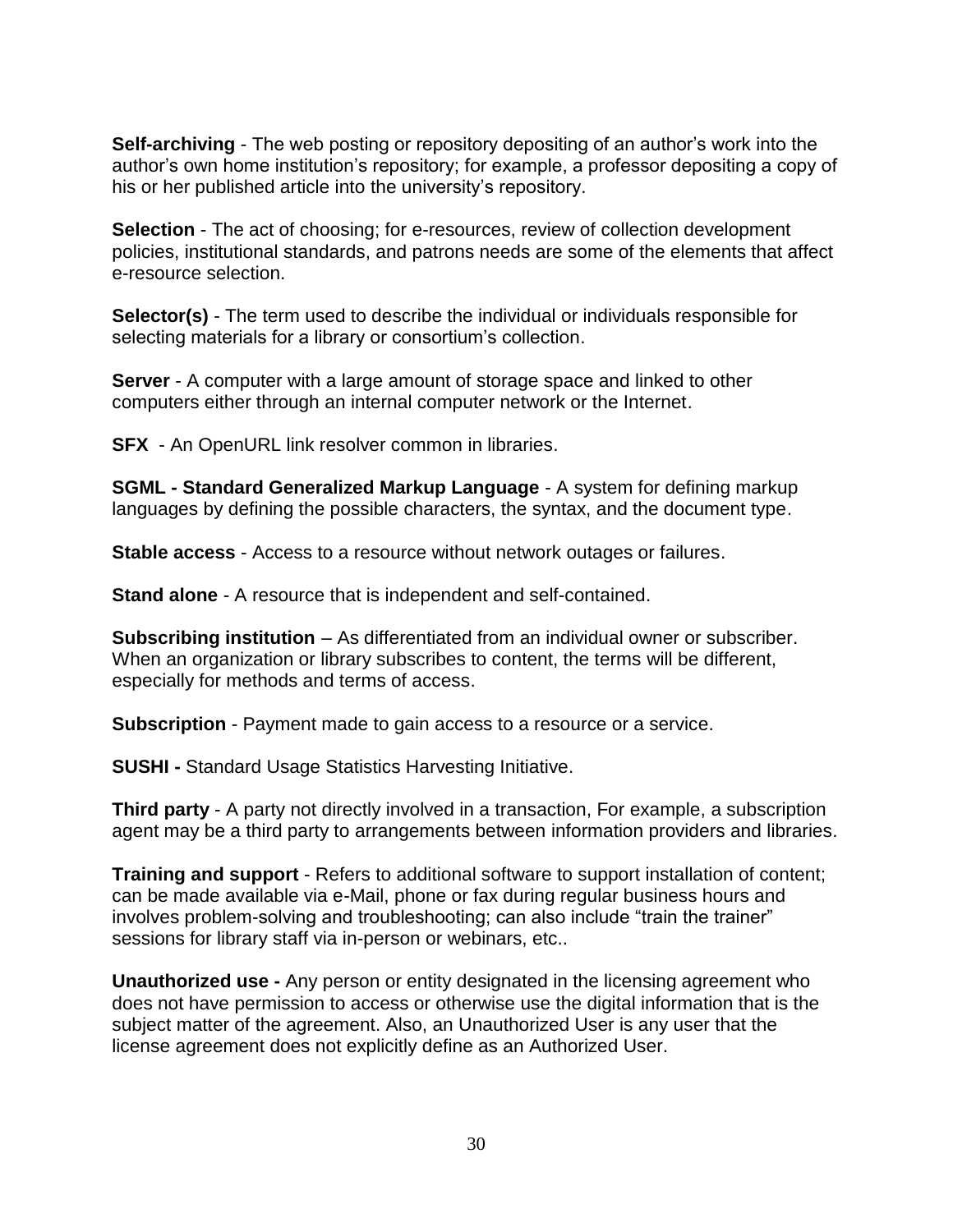**UNICODE (as in compliance)** - A standard set of characters and symbols shared across multiple languages to ensure consistent representation in binary form; UNICODE compliance is important to prevent information loss and to enable accurate recall.

**Up-time** - The period of time that a resource is available and up on the network or Internet.

**URL - Uniform Resource Locator** - The address of a digital document on the Internet.

**Use, user, usage statistics** - The frequency of resource access made by patrons. The total numbers of times each resource is accessed is often used by libraries for evaluation purposes.

**User training or instruction** - Library instruction or bibliographic instruction for users about how to navigate a source, find and search for information, or increase information literacy.

**Vendor** - An individual or institution selling or leasing a resource.

**Walk-in user** - Visitors who have permission to use the institution"s publicly available computers and thereby have access to the licensed resource.

**Web browser** - A computer program that retrieves sites or information from a network, such as the Internet.

**XML - Extensible Markup Language** - A markup language similar to SGML but simpler in structure due to greater rules; XML serves as the language used for creating metadata for library collections via standards such as Dublin Core and METS (Metadata Encoding Transmission Standard) and Internet resources via RSS and ATOM feeds.